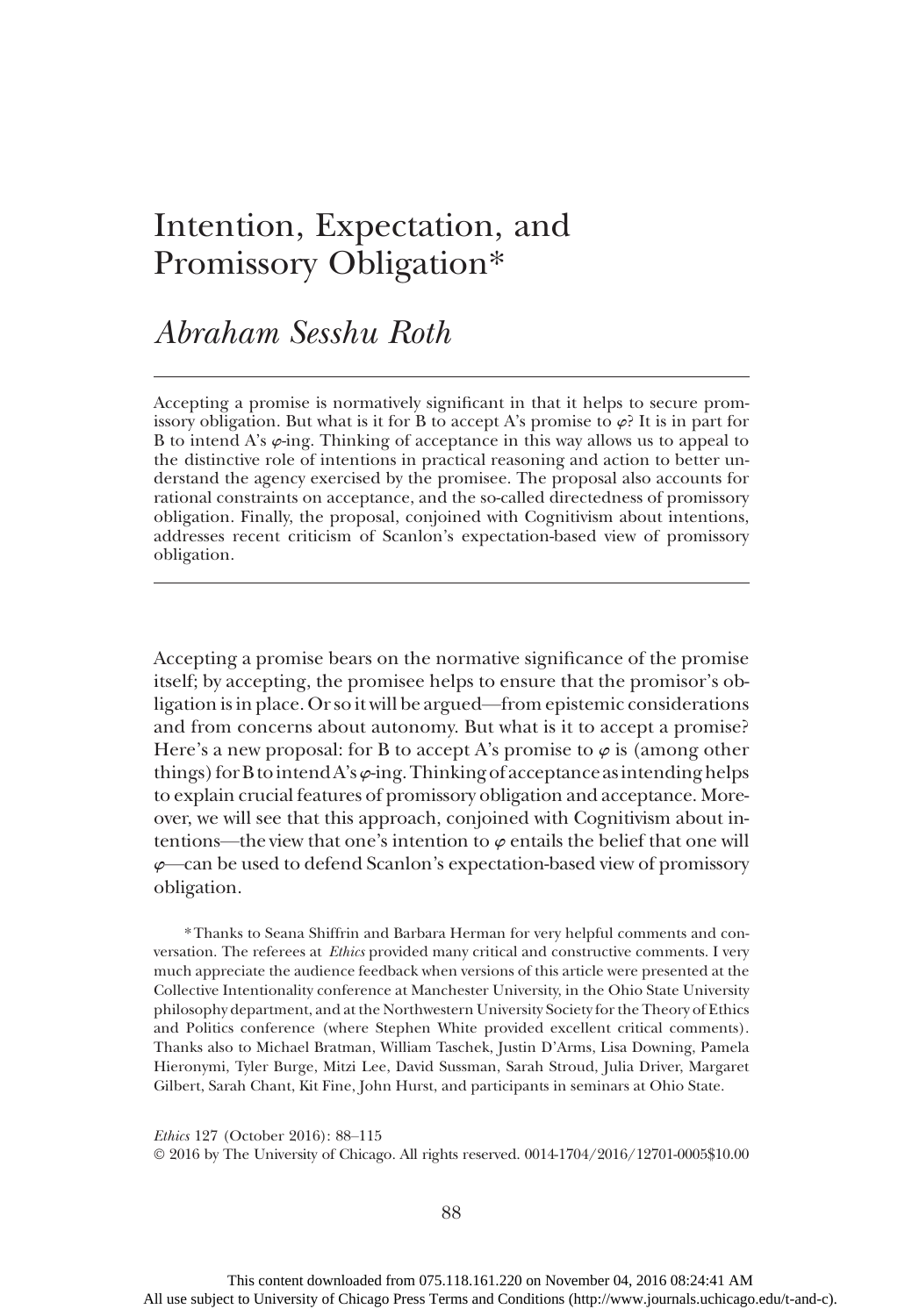## I. ACCEPTANCE AND PROMISSORY OBLIGATION

To appreciate the importance of acceptance for promissory obligation, consider the possibility of unwelcome promises. It is generally good to be able to give or receive assurance that some action will be performed, and one way this is done is through promising. Scanlon rightly emphasizes the value of assurance, of being able on particular occasions to take for granted what others will do when one could not otherwise form any reliable expectations about their actions.<sup>1</sup> Though a fundamental function of promising is to provide assurance, some promises are made when the promisee is in no need of it. I may find what's promised me attractive but optional. Or I may be indifferent to it. And sometimes the promise may be positively unwelcome, for example when I regard what you've promised as having burdensome or irritating implications for me. If we keep in mind that promising is supposed to benefit the promisee—to provide assurance or to demonstrate that one takes seriously something that is important to the promisee, we should expect some mechanism to block the generation of an obligation when the promise is unwelcome. Why think that the resources of moral motivation, obligation, blame, sanction, and so on associated with promising can be harnessed in a way that works against the promisee?<sup>2</sup>

A minimal suggestion for addressing the problem of unwelcome promises is to include as a necessary condition for obligation that the promisee want the promised  $\varphi$ -ing.<sup>3</sup> But sometimes a promisee is of two minds on the matter: I might want the puppy because it's so cute, but also want not to have it because of the responsibility. Or the want in question is preliminary, tentative, or fleeting—something that I will soon think not to be worth indulging. In any case, we have so far ignored a very familiar response to a promise that can be of help here: promises are commonly accepted or rejected. Accepting a promise would help to ensure that a promissory obligation is generated; and rejecting it would ensure that it is not. Giving the promisee a say in the matter goes a long way towards addressing concerns about unwelcome promises.

The acceptance condition entails that the promisee can have a significant element of control over whether the obligation is in place. Why

1. Thomas Scanlon, "Promises and Practices," Philosophy and Public Affairs 19 (1990): 199–226, and What We Owe to Each Other (Cambridge, MA: Harvard University Press, 1999).

2. There may be practices that allow for something like unwelcome promises such as a threat-promise. But these don't involve real obligations. Any plausible account of promissory obligations must include a condition ruling them out. This is not merely a condition specifying when a promise might be attractive to a promisee.

3. Scanlon ("Promises and Practices," 216, 218) invokes a sophisticated condition in this vein. He requires that the promisor know the promisee wants to be assured about the  $\varphi$ -ing.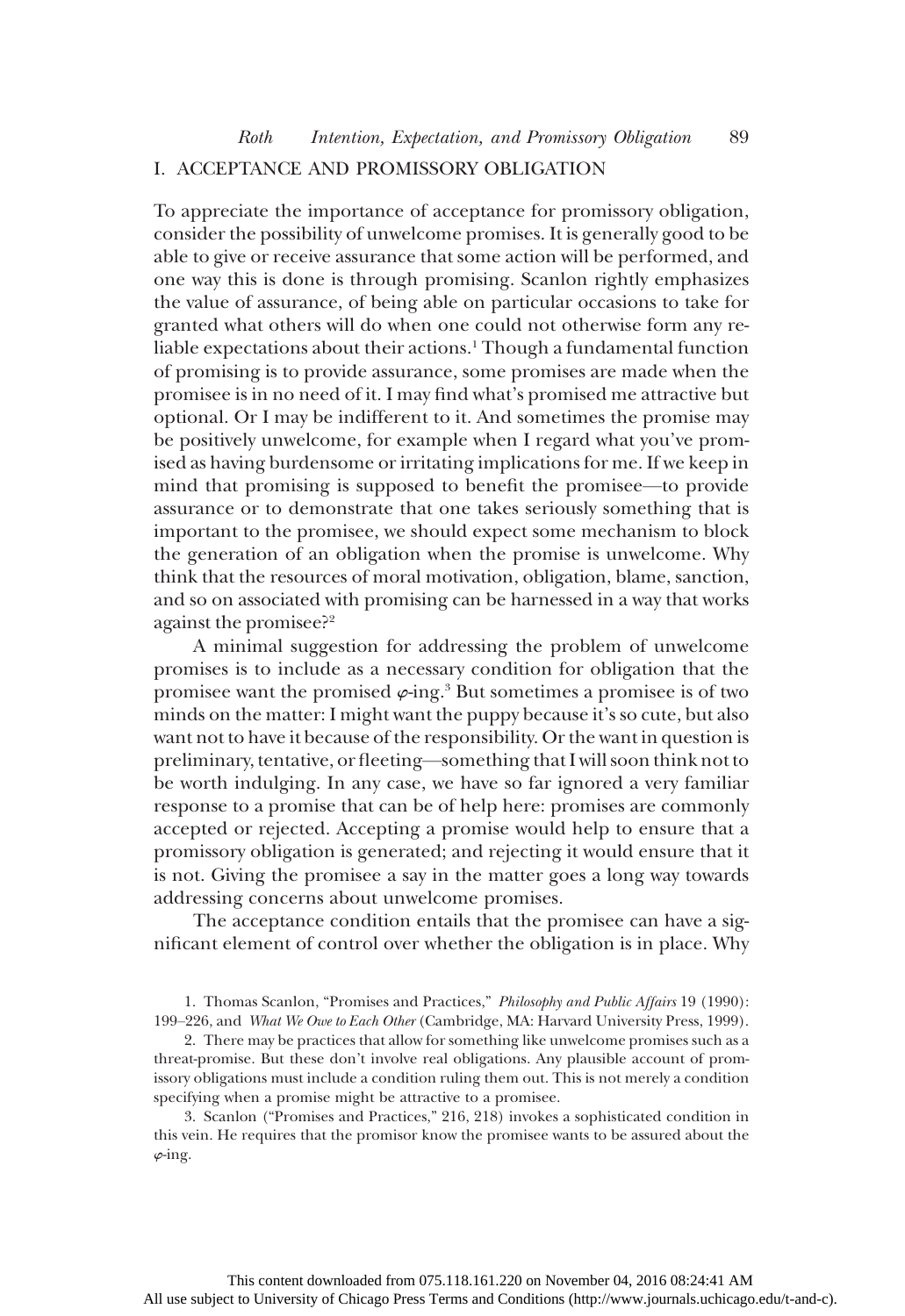might this be a good thing? One normatively distinctive feature of promising is that the promisee is in a special position to release the promisor from the obligation.4 This feature imposes some responsibility upon the promisee to exercise this power of release when appropriate, and sometimes the promisee might not want to take up this task. Another aspect of promising is that when the promisor acts, he is arguably acting at least in part on behalf of the promisee, fulfilling a promise to her.<sup>5</sup> But even if the action is of the sort that is welcomed by the promisee—for example, the promisor might be donating resources and time to some cause the promisee cares about—the promisee might not like the idea that the promisor is doing it for her. She simply doesn't want to be involved with him to that extent, or perhaps to any extent at all. So if it is correct to think that promising involves forging a special relationship between individuals,<sup>6</sup> there are reasons for thinking that this is not accomplished unilaterally by the promisor; the promisee would have to play a role in establishing the relationship—presumably by accepting the promise. So, considerations of autonomy—of having some control over one's relationships also point to the importance of acceptance for promissory obligation.

Epistemic considerations also point to the significance of acceptance. We may presume that a promise is welcome when solicited. But not all cases are so simple. The promisee's attitudes can be a complicated nexus of wants, needs, and inclinations, many of which are sensitive to context and relativized to other options. Take a case where by making a promise the person generates a preference in the promisee, one that doesn't exist independently of the promise. You and I have been living in different parts of the country for some time. We often talk of seeing each other but, to your consternation, my travel plans on previous occasions have fallen through. Now, however, I promise to be out in your area in May. Being that we're old friends, you have some obligation to see me. You do want to see me, and you are glad that I'm not visiting in April or June, when you are swamped with other commitments. But, as far as you're concerned, you most prefer that I visit later in the summer—a time that

4. Scanlon builds the power of release into his Principle of Fidelity (see below). It's a feature emphasized by the "rights transfer view" of Seana Shiffrin, "Promising, Intimate Relationships, and Conventionalism," *[Philosophical Review](http://www.journals.uchicago.edu/action/showLinks?crossref=10.1215%2F00318108-2008-014)* 117 (2008): 481–524. See also David Owens, "A Simple Theory of Promising," *[Philosophical Review](http://www.journals.uchicago.edu/action/showLinks?crossref=10.1215%2F00318108-115-1-51)* 115 (2006): 51-77.

5. Shiffrin's discussion of promissory obligations that are redundant with perfect duties contains remarks suggestive of this point. See her "Immoral, Conflicting, and Redundant Promises," in Reasons and Recognition: Essays on the Philosophy of T. M. Scanlon, ed. R. Jay Wallace, Rahul Kumar, and Samuel Freeman (New York: Oxford University Press, 2011), 155–78, at 167ff.

6. Stephen Darwall, "Demystifying Promises," in Promises and Agreements, ed. [Hanoch](http://www.journals.uchicago.edu/action/showLinks?crossref=10.1093%2Facprof%3Aoso%2F9780195377958.003.0011) [Sheinman](http://www.journals.uchicago.edu/action/showLinks?crossref=10.1093%2Facprof%3Aoso%2F9780195377958.003.0011) (New York: Oxford University Press, 2011), 255–76. See also Shiffrin ("Promising, Intimate Relationships, and Conventionalism," 491), who speaks of the "sometimes charged relationship of moral debtor to promisor."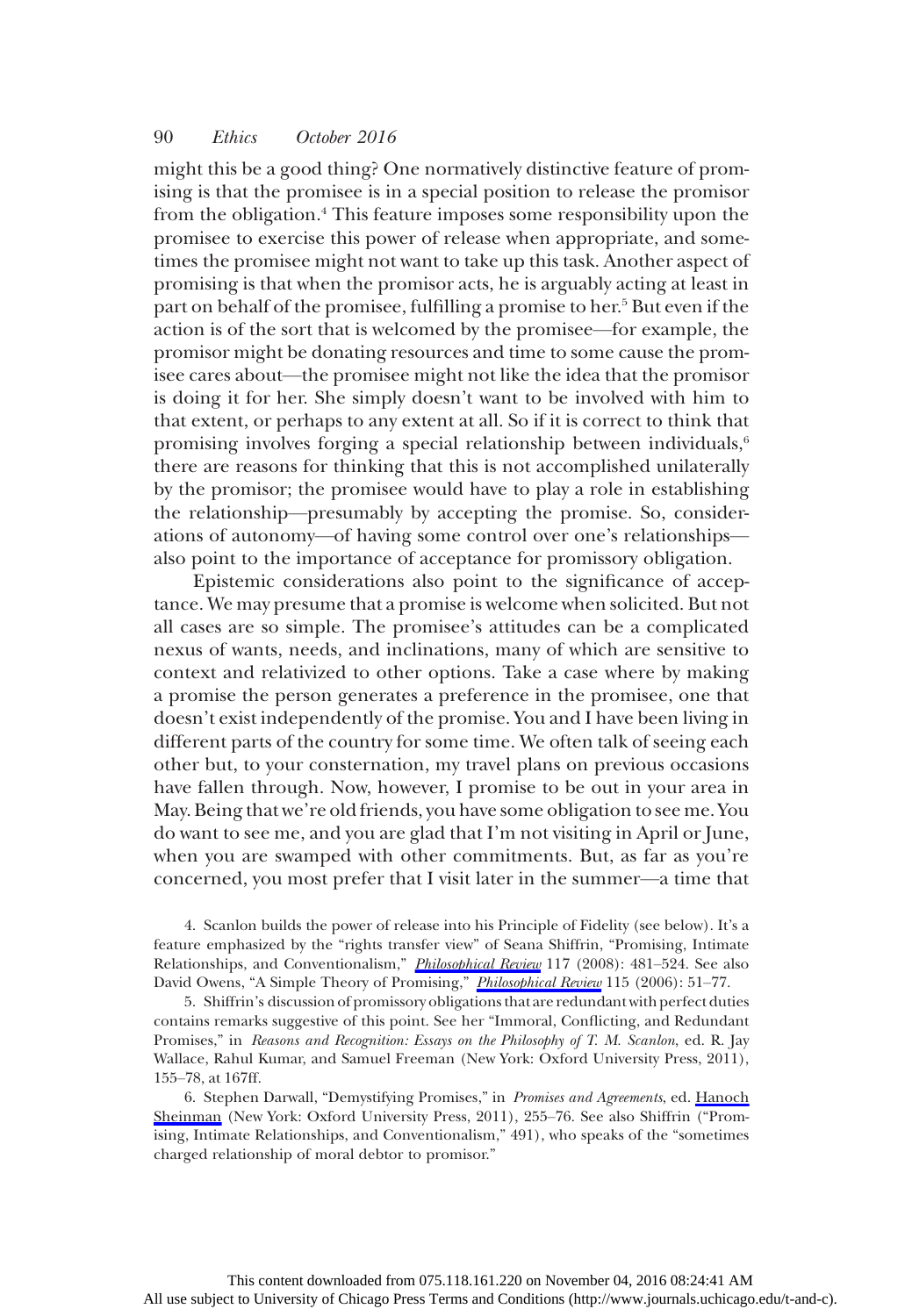doesn't work well for me. Having made the promissory overture, am I obligated to visit? If we only look to promisee wants, it's hard to say. You want me to visit in May more than in June. But, independently of my making the promise, you want me to visit later in the summer, and it's only because I promised that you acquire some preference for me to visit in May. Is this want good enough to generate the obligation? How can I tell? These concerns disappear if you were to accept the promise. Acceptance cuts through questions about preferences and conditions, and settles the issue. It solves, or dissolves, an epistemic problem that otherwise would confront the promisor.7

So promisee acceptance is of fundamental significance for promissory obligation, figuring centrally in ensuring that there is an obligation. This is reflected in Thomson's account of word giving, which encompasses promising: "Y gives X his or her word that a proposition is true only if Y asserts that proposition to X, and (i) in so doing, Y is inviting X to rely on its truth, and (ii) X receives and accepts the invitation (there is uptake)."8 Thomson incorporates acceptance as a necessary condition on promising itself. Assuming that promising is necessary for promissory obligation, this entails that acceptance is necessary for promissory obligation.

Acceptance is important for promissory obligation, but is it really necessary? Shiffrin doesn't think so; on her view, the relevant condition is just that the promisee not reject the promise. One worry for her view is that if the promisee wants what's promised but hasn't fully decided and delays replying, she cannot assume that the promise is in force when she finally settles in favor of it; she would have to contact the promisor to see if he is still willing to take up the obligation. A further consideration: sometimes a promise amounts to an inappropriate overture to which the promisee would not deign a response. Presumably there is no obligation to keep such a promise. Or consider the possibility that one might be overwhelmed with promises and unable to keep track of which to reject. (It's hard enough to keep up with e-mail.) If it matters whether one can control which promissory relationships one enters into, then such a case suggests that one must positively accept the promise in order to generate the obligation. (I think that implicit acceptance is also possible, as when a promise is solicited by the promisee. But implicit acceptance is not merely the absence of rejection.) For ease of exposition I will proceed

7. This assumes that the promisee has adequate epistemic access to her own preferences, such that her acceptance can stand in for them. Some might question this. But I take it that the epistemic problem for the promisor is solved at least in the sense that it's no longer his problem. The epistemic burden is shifted, residing now with the promisee; and that's a problem the promisee has anyway, just from being an agent.

8. Judith Jarvis Thomson, The Realm of Rights (Cambridge, MA: Harvard University Press, 1990), 298.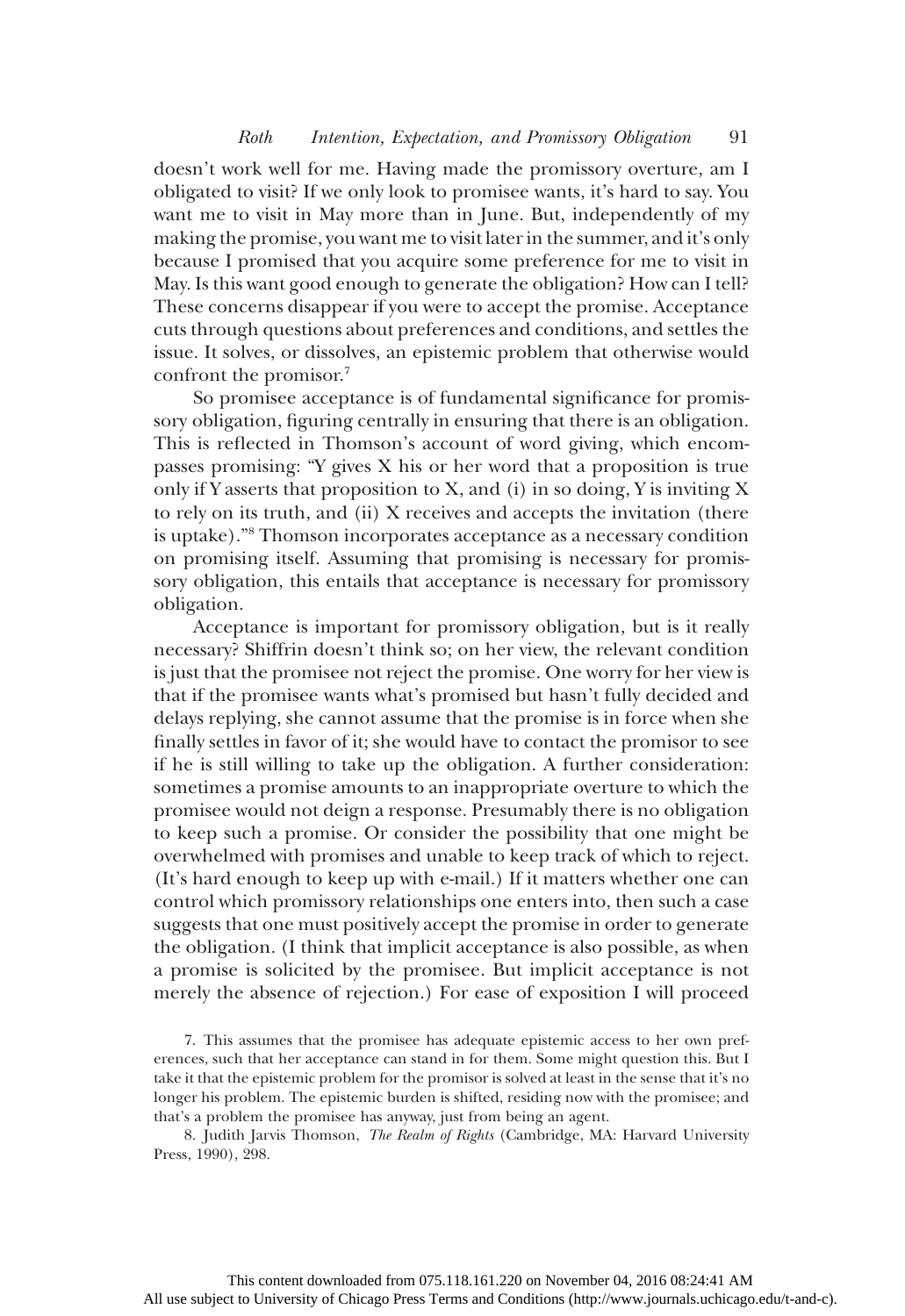under the assumption that acceptance in one form or another will underlie all promissory obligation.<sup>9</sup>

## II. WHAT IS IT TO ACCEPT A PROMISE?

What does Thomson mean by acceptance or uptake? One suggestion is that it is simply to believe or expect that the promisor is going to do as he says he will.<sup>10</sup> But suppose that C eavesdrops on or otherwise overhears A promising B that he'll  $\varphi$  and, given what C knows about A's reliability and how seriously he takes his commitments, C comes to believe that A will  $\varphi$ . There is some sort of uptake here, but this isn't to accept the promise, since C after all is not in a position to do so. C cannot, for example, release A from the obligation. These considerations also show that it doesn't suffice to think of acceptance as a positive attitude, evaluation, or acknowledgment of what's on offer.<sup>11</sup>

The eavesdropper was not addressed by the promisor. Perhaps one's expectation counts as acceptance only when it results from a promise being addressed to one, in effect reducing promissory acceptance to a form of believing on testimony. This doesn't quite work, since it's possible for the promisor to address a number of individuals while promising only one of them: addressing a meeting, I say, "I'm promising Justin here that I'll get the reports distributed by the end of the week." There's an important difference between Justin the promisee and the other individuals addressed, one that the picture of testimonial uptake fails to capture.<sup>12</sup>

9. Shiffrin may be right to reject acceptance as necessary, despite the worries outlined. There may be reason to have promissory obligation (or something very much like it) generated on occasions even when acceptance is impracticable, such as when a politician makes a promise to the electorate (to use an example from Shiffrin, "Promising, Intimate Relationships, and Conventionalism," 491; this example also figures importantly in Julia Driver, "Promising Too Much," in Sheinman, Promises and Agreements, 183–97). How promises are made by and to groups is worth further investigation. I do not rule out acceptance in such cases. Be that as it may, if in more peripheral cases promissory obligations are generated without acceptance, then I suspect they won't bind in quite the way they do when there is acceptance. For example, a promise that generates obligation even when it goes unaccepted is not likely to generate "directed obligations" fulfillment of which is owed to the promisee. See below.

10. Shiffrin, "Promising, Intimate Relationships, and Conventionalism," 491, suggests that those who insist on expectation might be linking it with acceptance.

11. Consistency and coherence considerations discussed below also speak against this proposal.

12. I've been assuming that addressing is understood as pertaining to the utterance. But an editor notes that the utterance can be addressed to everyone at the meeting, while the promise thereby expressed is addressed only to Justin. The acceptance then might be understood as an expectation had by the individual to whom the promise was addressed. I agree with the distinction, but I don't think that it leads to an alternative to what I am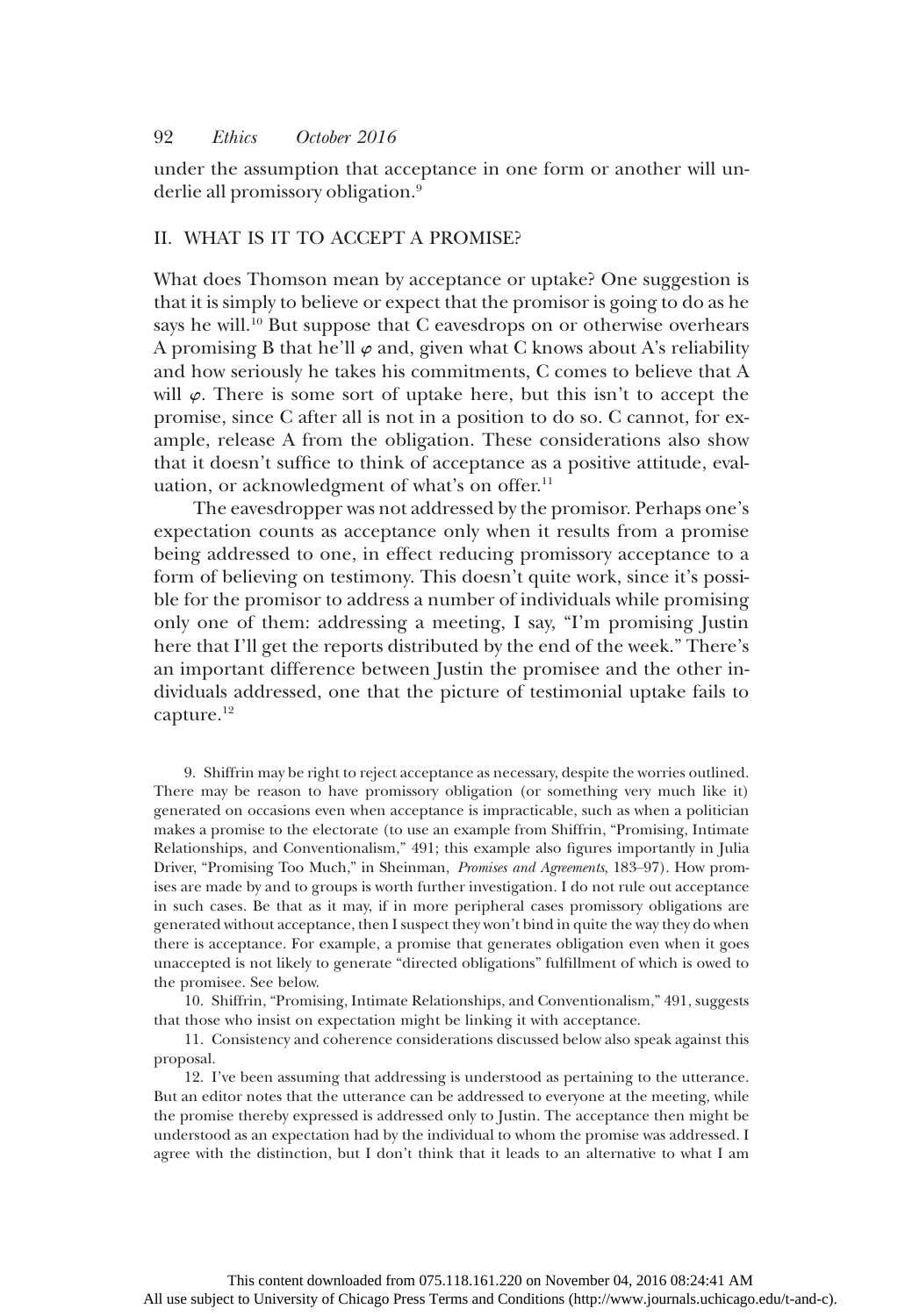## Roth Intention, Expectation, and Promissory Obligation 93

Thomson is not explicit about why acceptance is needed, nor does she elaborate on its nature. But she provides a clue about the missing element. Thomson associates promising with an invitation to rely on what the speaker is promising and so is thinking of acceptance as a reply to an invitation. So there's an element of control or voluntariness on the promisee's part. What is called for is something along the lines of choice or an exercise of the will, which fits nicely with the autonomy considerations mentioned earlier. Although Thomson never says this, I want to construe her talk of uptake as involving an intention, or something very much like it. I contend that when B accepts A's promise to  $\varphi$ , B intends A's  $\varphi$ -ing and communicates that intention to A.<sup>13</sup>

Much needs to be said in defense of the claim that acceptance involves intending, let alone an intention with such a content. Before we get to that, a couple of remarks are in order. First, my discussion will emphasize what is commonly thought of as an internal condition on acceptance—namely, the state of intention on the part of the promisee. But the communicative element ensures that what is on offer here is not a purely internal account of acceptance. (That being said, the communication condition is arguably redundant: given the function of intention in guiding action, it's hard to see that acceptance can be understood as an intention regarding what the promisor does unless the promisee transmits it to the promisor.)

Second, the intention is in response to the invitation. Unlike B, the eavesdropper C would not be in a position to issue an intention regarding A's  $\varphi$ -ing; C wasn't addressed in the invitation and therefore doesn't get to insist on A's  $\varphi$ -ing. Of course, C can form an intention regarding A's  $\varphi$ -ing that is implemented by means of brute force, manipulation, and so forth. But whatever  $\varphi$ -ing, if any, is secured by such an intention would not be a  $\varphi$ -ing done out of a promise to do so.<sup>14</sup>

proposing. What, after all, is it to address a promise to someone? I suggest that we unpack this as something like an invitation, in which case we end up (as we shall see) with a picture of acceptance that is better thought of as an intention rather than mere expectation.

<sup>13.</sup> The intention is defeasible, and one can realize this. B can accept the promise, even when she realizes that she might waive it. But she cannot legitimately accept knowing that she will waive; that would entail that one can legitimately intend some  $\varphi$ -ing knowing that the  $\varphi$ -ing will not be performed (or at least knowing that one will cease intending it), which is not compatible with the element of commitment associated with intending.

<sup>14.</sup> That the promisee's intention is in response to promisor's invitation also addresses the following problem (raised by Kit Fine in conversation). Suppose A promises B that he'll  $\varphi$ , and B refuses. Later, A reissues the invitation, promising again that he'll  $\varphi$ . This time B accepts, and (on what is being proposed here) intends A's  $\varphi$ -ing. It would be problematic for the current proposal to entail that B accepts A's initial promise, for by hypothesis she did not. Fortunately the proposal does not have this implication. B intending A's  $\varphi$ -ing was in response to the second promise, not the first.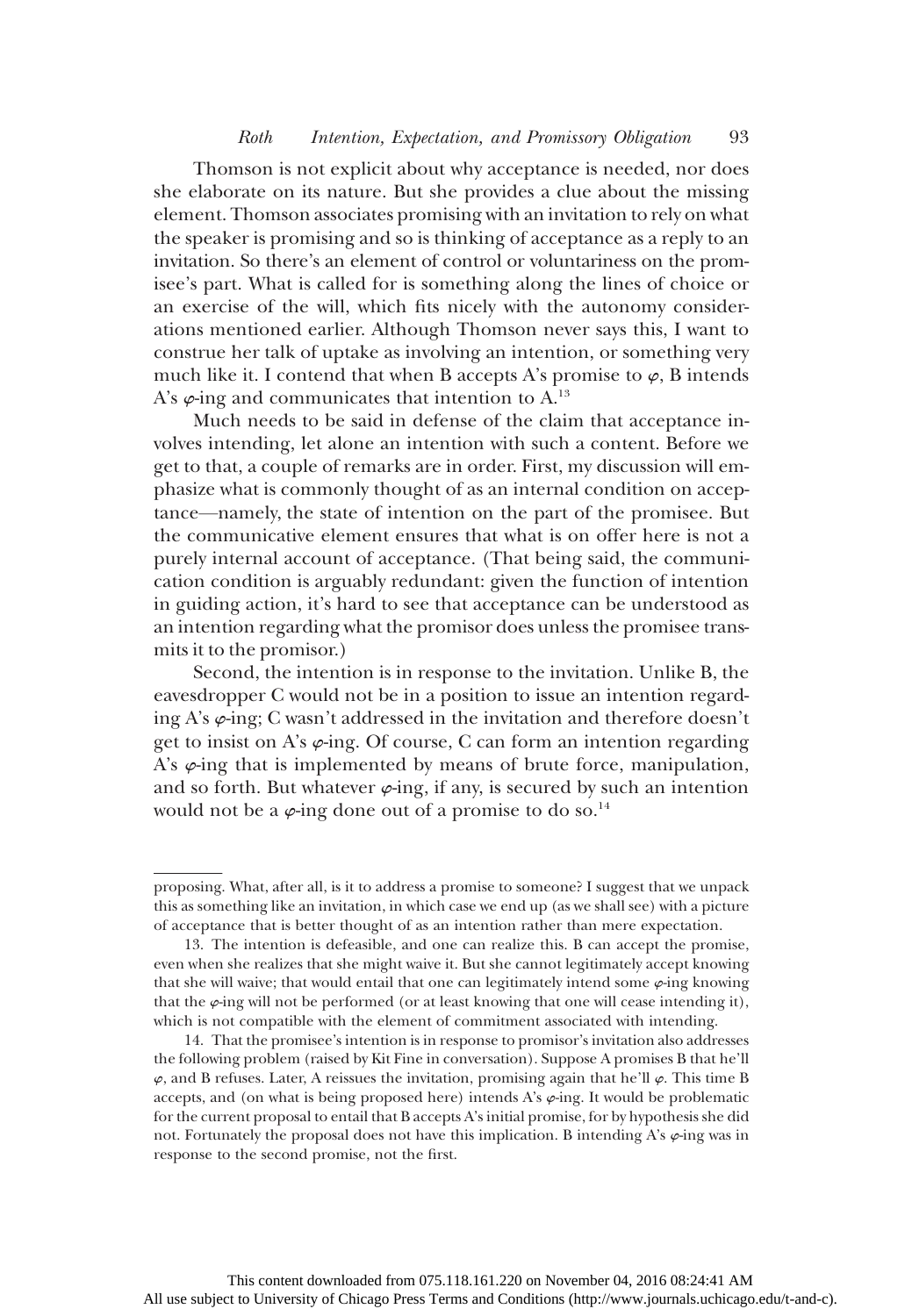Let's call *Accepting as Intending* the view that understands the acceptance of a promise to  $\varphi$  in terms of the promisee intending the promisor's  $\varphi$ -ing and communicating that intention to the promisor.<sup>15</sup> Why hold this view?

First, if all goes well in promising, the promisee receives assurance about the promised  $\varphi$ -ing. The matter of the promisor's  $\varphi$ -ing is settled, whereas it very well may have been up in the air beforehand. Notice, further, that the promisee has settled the matter. That's because the settling and the assurance received are a matter of the obligation incurred by the promisor (and the seriousness with which he takes his obligations). But if there is no obligation until acceptance, then the matter is settled by the promisee. With this in mind, consider the now-standard view of intentions, namely, that it is an attitude the having of which involves some practical or deliberative question being settled.16 So if accepting the promise to  $\varphi$  settles the matter of  $\varphi$ -ing, then acceptance is playing the role that we expect intention to play. This is some evidence to think that promisee acceptance involves intending the  $\varphi$ -ing.<sup>17</sup>

In emphasizing the role of the promisee, I do not mean to deny that the promisor also plays a role here. The promisee would not be in a position to settle the matter without the promisor having made the promise, thereby expressing a willingness to be subject to the authority of the promisee on the matter of whether he will  $\varphi$ . But A's promise to  $\varphi$  does

15. If the promisee intends the promisor's performance, and the promisor presumably also intends his performance, then it follows that they share an end. Daniel Markovits ("Contract and Collaboration," Yale Law Journal 113 [2004]: 1417–1518) thinks of the sharing of ends as fundamental to promissory obligation. Markovits understands this in terms of fulfilling the (imperfect) duty to form respectful community; I don't have anything as substantive in mind. Although there is much that I find insightful in his picture, one concern I have is that an appeal to an imperfect duty will not suffice to capture how promises bind. Suppose I am a good agent in that I have more than satisfied my imperfect duty of helping others, including sharing ends with them (as Markovits would have it). Suppose I sincerely promise that I will  $\varphi$ , but for reasons that could not be reasonably anticipated it becomes significantly more inconvenient for me to follow through. Since it's an imperfect duty, and I've already engaged in more sharing of ends than could be reasonably demanded, it's not clear why on Markovits's view I should be bound to  $\varphi$ . But it seems that I am.

16. Gilbert Harman, Change in View (Cambridge, MA: MIT Press, 1986); Michael Bratman, Intentions, Plans, and Practical Reason (Cambridge, MA: Harvard University Press, 1987).

17. Is it possible to accept the promise without having the relevant intention? For example, I might say that I accept your promise to  $\varphi$ , but have in mind the intention to prevent you from carrying it out. Nevertheless, it might be thought that what I say is enough for acceptance and indeed in this case sufficient for promissory obligation. Against this, I think that without the internal component, the acceptance is insincere and not genuine acceptance. And I don't think that insincere acceptance generates promissory obligation. See n. 33 below, and the discussion in Sec. IX.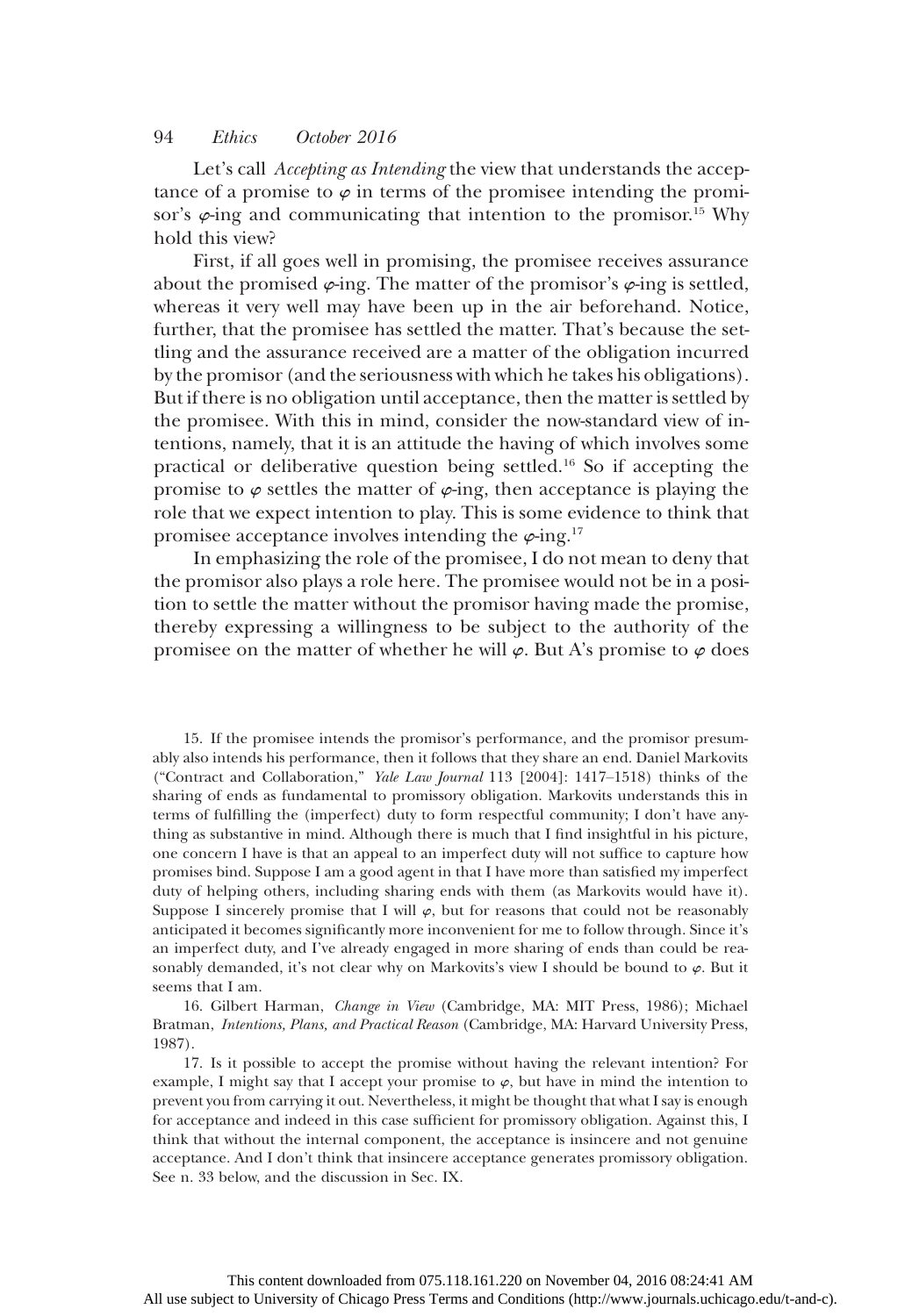not yet require that A intend to  $\varphi$ . I'm thinking of promising as the (speech) act that leads to the promissory obligation, so long as further conditions are satisfied. In particular, the promise is unconsummated, and there is no obligation until there is acceptance. I can promise to shop for you but have no intention to do so until you accept. Before you accept and intend, the matter of whether I go shopping is not yet settled.<sup>18</sup> Moreover, once you do accept, whether I remain committed to shopping depends largely on you and not me; as promisee you are in a position to release me. These considerations suggest that it's not too strong to speak of the promisee as settling the matter, despite the significance of the promisor's contribution in expressing a willingness to be subject to the authority of the promisee.

Another contribution of the promisor is that of taking up the promisee's intention that he  $\varphi$ . It matters how this is done. Barring special circumstances, the promisor cannot consider whether to take up the acceptance; that would not grant the relevant authority to the promisee. Rather, the promisor takes up the promisee's intention "directly," without rethinking the matter. This is done much in the way that one takes up one's own prior intentions resulting from earlier decision making. If one can't take for granted that one will act on one's decisions without redeliberating, then one would not be able to decide and settle matters ahead of time. Thus, the norm must be that (absent defeaters) when one acts on a prior intention one acts on it directly; likewise, the promisor acts directly on the promisee's acceptance. Here, again, the promisor's contribution (properly understood) is compatible with the promisee settling the matter.

A second reason in favor of Accepting as Intending stems from a diagnosis of what has gone wrong in a problematic case. Suppose I promise my partner that I'll get some gas for the car, and she accepts. As a result I have the car and plan to run errands with it after work. At lunch, I reflect on the inconvenience of getting gas when running so many errands. I decide not to keep my promise, figuring the gas can wait another

18. This is not to say that promising to  $\varphi$  is simply to express a willingness to  $\varphi$ . In promising, I might not yet have any intention to shop, but I have invited you to settle the matter. If you do settle by intending that I shop, I will take up the intention. Whereas, if I simply express a willingness to shop, I haven't invited you to settle the matter and I might change my mind even if you do express that you'd like me to shop.

Although an as yet unaccepted promise to  $\varphi$  doesn't settle the matter of  $\varphi$ -ing and doesn't carry with it an obligation to  $\varphi$ , the promisor should be in a position to be able to commit to it should the promisee accept. One is under a general obligation to take one's promises seriously, and part of this involves being ready to undertake the corresponding promissory obligations should they arise. Applied to the case at hand, one must be in a position to carry out the  $\varphi$ -ing—at least up to a point where one would reasonably have expected word of acceptance. This obligation is distinct from the promissory obligation not only in virtue of its content but also, I suspect, because it is not an obligation directed or owed to the promisee. On directedness, see below in this section, and n. 25.

All use subject to University of Chicago Press Terms and Conditions (http://www.journals.uchicago.edu/t-and-c).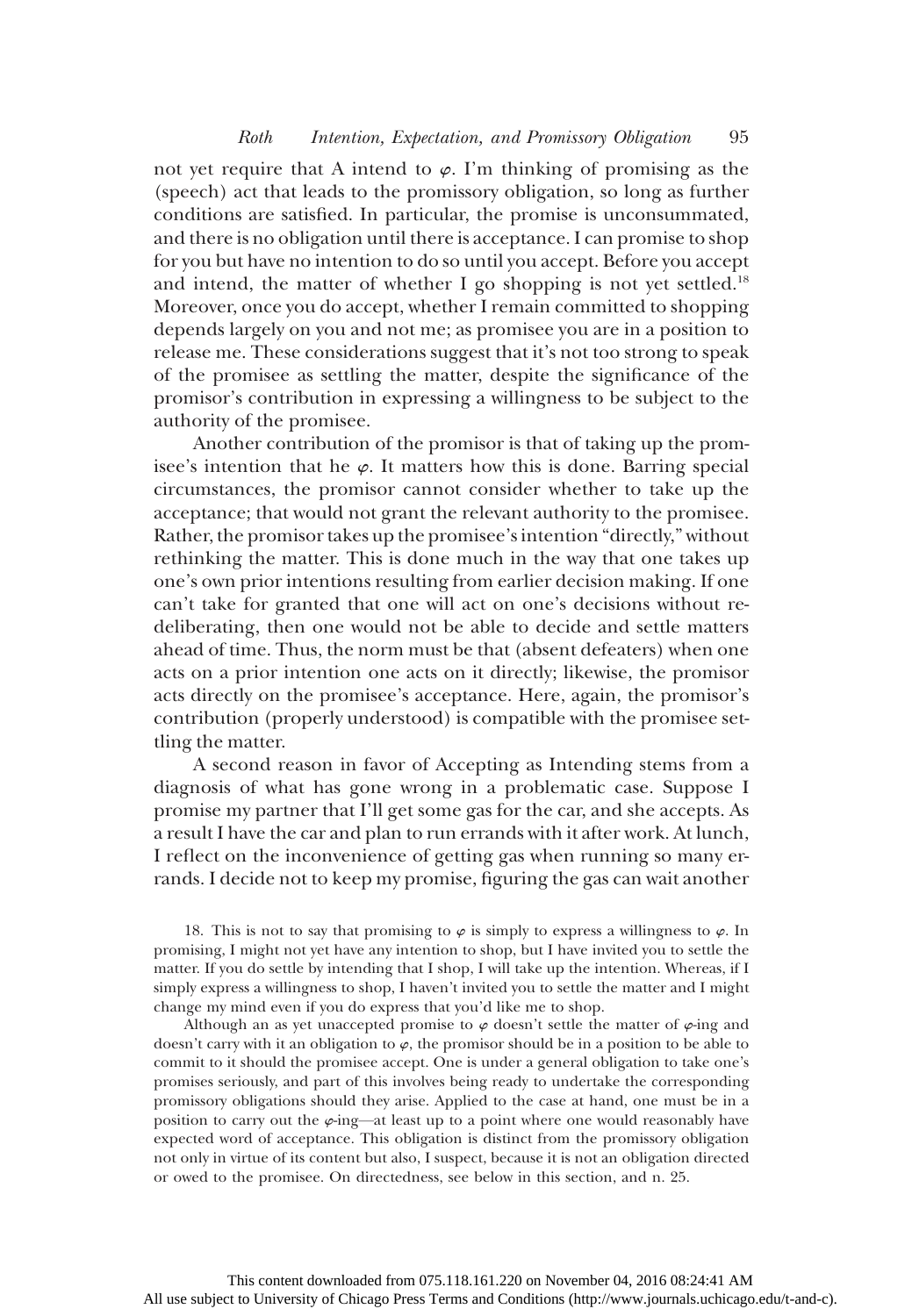day. Hours later, while running the errands, I come across a gas station offering a great price. I fill the tank, recalling neither my promise nor my decision not to fulfill it. Although I did do what I had promised, it seems that my partner's acceptance of the promise did not play the role that it should have played in how things came about. The acceptance should have settled for me what to do. But it did no such thing, even though I did do what was promised, and did it as a result of the acceptance (since I would not otherwise have had the car). The situation is like problematic cases familiar from the philosophy of action, where the conditions for the satisfaction of an intention are not satisfied, even though the intention causes the corresponding action. Luck or accident frustrates promissory acceptance much as it undermines intention satisfaction. This is just what we would expect if accepting a promise involves intending what is promised.<sup>19</sup>

The third reason in favor of Accepting as Intending is that promissory acceptance is subject to rational requirements like those governing intentions. Consider consistency. A promises to meet me for lunch today, and B promises to complete a report for me by 3 p.m. today. Suppose also that B cannot finish the report without getting A to skip lunch and help him on it. $20$  Then, assuming that I care about these things enough to want to be assured about them, I can't reasonably and consistently accept both of these promises. One of them must be rejected. But intentions are also subject to consistency (contrast desires). $21$  The requirement of consistency in the promises one accepts (not to mention the demand for consistency between one's intentions and the promises one accepts) would receive a straightforward explanation if we think of the acceptance of promises on the model of intending what's promised.<sup>22</sup>

19. It might be objected that this case merely illustrates that a promisor must not only do the  $\varphi$ -ing as promised, but also  $\varphi$  with the intention of keeping the promise. Against this, we might simply add the following to the scenario. Just as I am starting to fill the tank, I look up and see a billboard with a political advertisement about how a politician has failed to keep his promises. That reminds me about my promise. So then when I fill the tank, I fill it in order to take advantage of the great deal and in order to keep the promise. I submit that although I have kept my promise, the acceptance was frustrated. Thus, it is not enough to say here that there is a distinction between conscientiously fulfilling an obligation vs. happening to do what you're obliged to do. The point of the example is not just to distinguish these cases but also to clarify how the difference redounds to the promisee's acceptance.

20. An example of conflicting lunch dates figures in Shiffrin's "Immoral, Conflicting, and Redundant Promises," 163–64, although the point being made is quite different.

21. Harman, Change in View; Bratman, Intentions, Plans, and Practical Reason.

22. Why not simply explain the demand for consistency in acceptances in terms of the incompatibility of the contents of the obligations in question? But notice that as promisee, I am not the one subject to these obligations. So the fact that the contents of the obligations are incompatible is a problem for the promisors; it is not sufficient to account for why the promisee is subject to consistency in acceptances.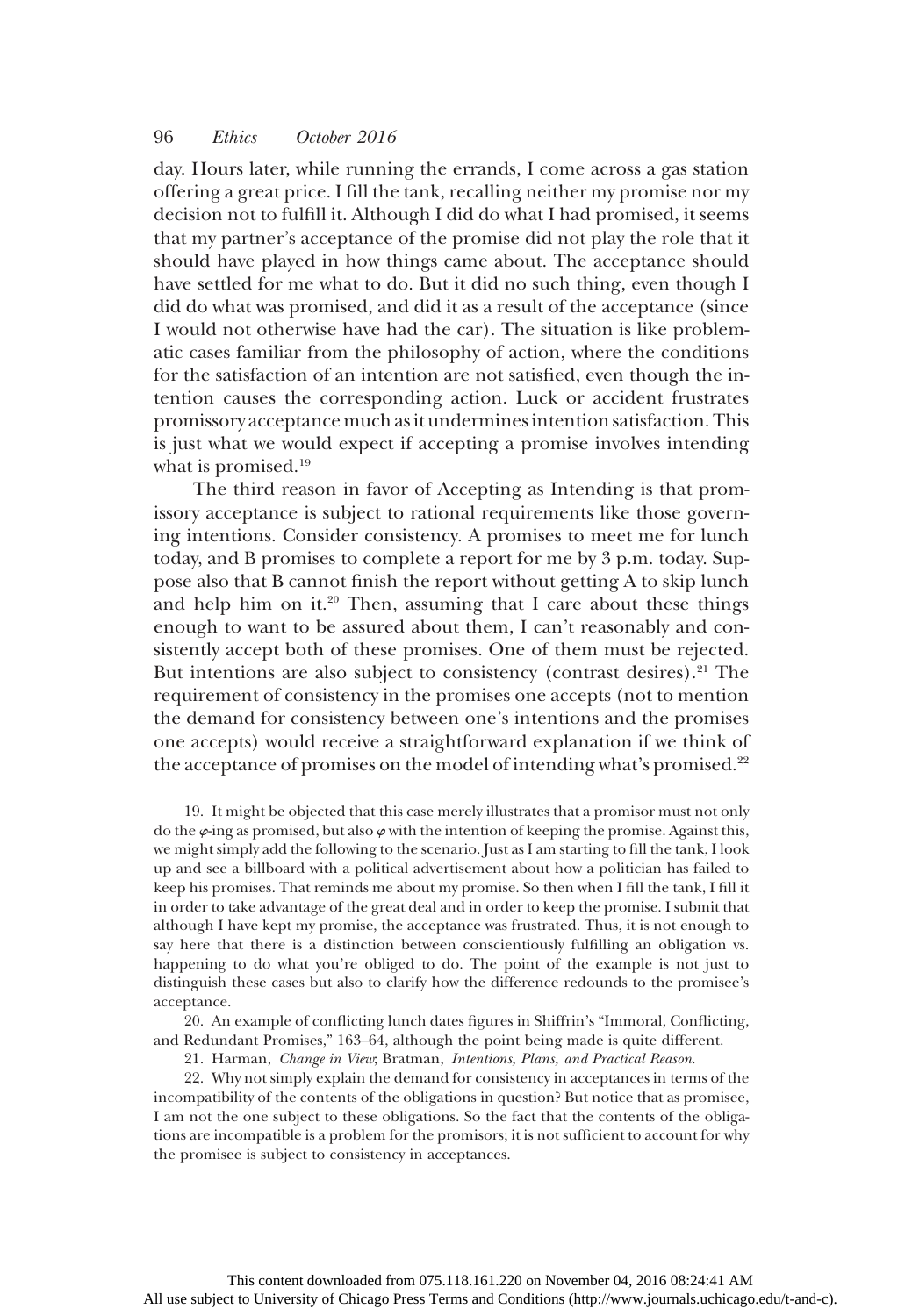## Roth Intention, Expectation, and Promissory Obligation 97

Another requirement on intention is means-end coherence. Is there anything similar for acceptance? This might not be so apparent since, when one accepts a promise, it is normally the promisor that carries it out: what the promisee intends is the promisor's  $\varphi$ -ing. But suppose that I accept A's promise knowing full well that the only way he can fulfill his promise of  $\varphi$ -ing is for me to perform some  $\psi$ -ing. It would seem that I am under some demand to (intend to)  $\psi$ , or else to release A from the obligation. I cannot legitimately accept the promise unless I also intend the  $\psi$ -ing. So something very much like the demand for means-end coherence is present for the acceptance of promises—again, just what we'd expect if acceptance involves intending what's promised.

But isn't it possible for me to accept your promise without intending to do what's necessary for me to do in order for you to fulfill the promise? I think that the acceptance in this case would be insincere and not genuine acceptance, or else simply a mistake. Consider a situation where you promise to  $\varphi$  and neither of us foresees that one of us must  $\psi$  in order for you to be able to  $\varphi$ . On my proposal, both of us intend your  $\varphi$ -ing—I because I issued the intention, and you because you're acting on it. This suggests that each of us is just as liable, given the rational norms of intending, to perform the  $\psi$ . But isn't it really the promisor's job to take up the  $\psi$ -ing? The worry is that Accepting as Intending misses this important asymmetry between promisee and promisor.

There are a couple of points to be made in response. The first has to do with an asymmetry in what exactly each party is supposed to do. Surely there is such an asymmetry, but it's not hard to account for it. In most instances of promising, the promisor takes up the responsibility for ensuring that the promised action is performed. After all, what's intended is the promisor's  $\varphi$ -ing. So if the  $\psi$ -ing is a part of the  $\varphi$ -ing, it's for the promisor to do. Even if the  $\psi$ -ing is separate, it might be implicit in the promise (and therefore in the acceptance) that the promisor will address everything that comes up that would need to be taken care of in order for the promisor to  $\varphi$ . ("Don't worry about it; I'll take care of everything. I promise.") Thus, even though the promisee intends the promisor's  $\varphi$ -ing, the promisee doesn't normally have to do anything. One might then wonder what role is left to be played by the promisee's intention. Here's what: when communicated, the promisee's intention is what first settles that the promisor will  $\varphi$ . This settling can be valuable in itself for the promisee. It also serves as something that can be taken for granted in whatever the promisee might want to do. Thus, the promisee's intention, which settles that the promisor will  $\varphi$ , is relevant for the promisee's practical reasoning and planning, in much the same way that her other intentions are.

So, the first point is that Accepting as Intending can handle the differences in what promisee and promisor are supposed to do. But even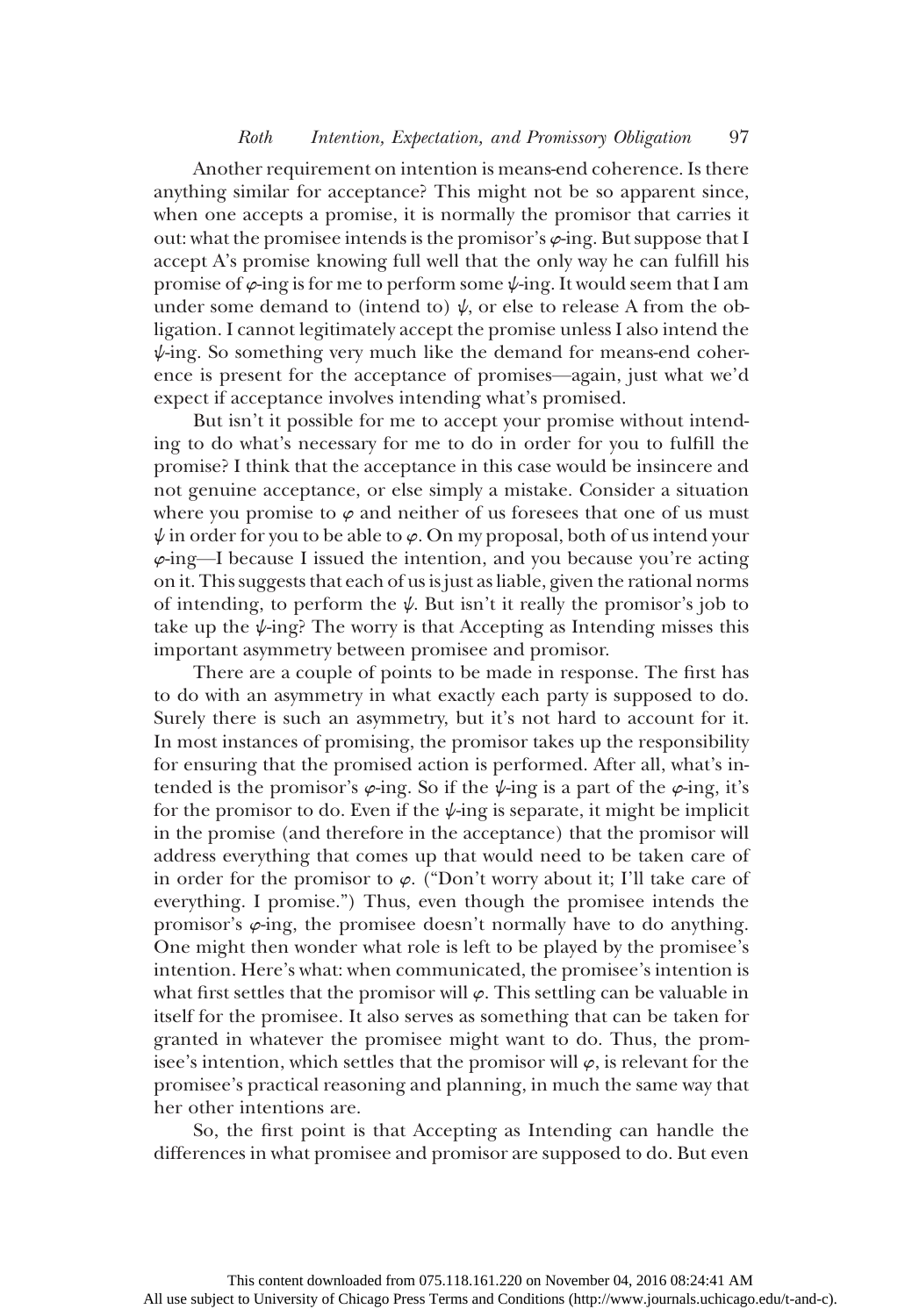if we allow for the sake of argument that both parties are subject to the demand to perform the  $\psi$ -ing that is needed for the promisor to  $\varphi$ , there remains an important difference between the parties. This brings us to the second point about asymmetry, which concerns the different ways in which each party is subject to the demand to  $\psi$ . It is only the promisor who is subject to a distinctive moral demand to perform the  $\psi$ -ing; the promisee has an intention-based commitment to  $\psi$  so that the promisor can  $\varphi$ , but the promisee is not morally obligated to  $\psi$ . The promisee, after all, wasn't the one who made the promise. This is entirely compatible with the promisee sincerely accepting the promise and thus, on my view, genuinely intending the promisor's  $\varphi$ -ing. Even if this sincerity is morally demanded, it doesn't follow that the promisee is morally obligated to help with the promisor's  $\varphi$ -ing. Sincere acceptance is compatible with subsequent change of mind, especially if the requisite  $\psi$ -ing was not reasonably anticipated and the promisee releases the promisor from the obligation.23

Continuing with reasons in favor of Accepting as Intending, the fourth and final consideration in its favor is that it yields an explanation of why it is that the promisee is in a special position to object when the promisor fails to follow through.24 In principle, anyone, including a third party, is in a position to object on moral grounds to A's failure to act on his promise to B. But the suggestion is that B's special position for objecting is at least in part a reflection of B's (authorized) intending of A's  $\varphi$ -ing. B's complaint can be seen as a part of the exercise of B's agency with respect to A's  $\varphi$ -ing—this being something B is able to do in virtue of A promising B. It is in this sense that A is not merely under an obligation to  $\varphi$ , but that the obligation is directed to B. That is, A owes it to B to  $\varphi$  and would let him down if he were to fail to do so.

It is helpful here to compare promising with the case of an individual's decision or intention about what to do on some future occasion. An intention this morning to go for a swim in the afternoon presupposes some form of authority to settle beforehand what one will do later. The prior intention commands a certain respect; although defeasible, it is something to which subsequent practical reasoning and action is meant to conform. In this way, intending now to go for a swim later in the after-

<sup>23.</sup> Or, if there is a moral reason for the promisee to  $\psi$ , it's not any different from a reason anyone else might have to help the promisor fulfill his promise. Thus, whatever moral reason the promisee might have to  $\psi$ , it's nothing like the obligation the promisor has.

<sup>24.</sup> A point emphasized by Margaret Gilbert in "Scanlon on Promissory Obligation the Problem of Promisee Rights," *[Journal of Philosophy](http://www.journals.uchicago.edu/action/showLinks?crossref=10.5840%2Fjphil200410126)* 101 (2004): 83-109, and "Three Dogmas about Promising," in Sheinman, Promises and Agreements, 80–108. See also Darwall, "Demystifying Promises."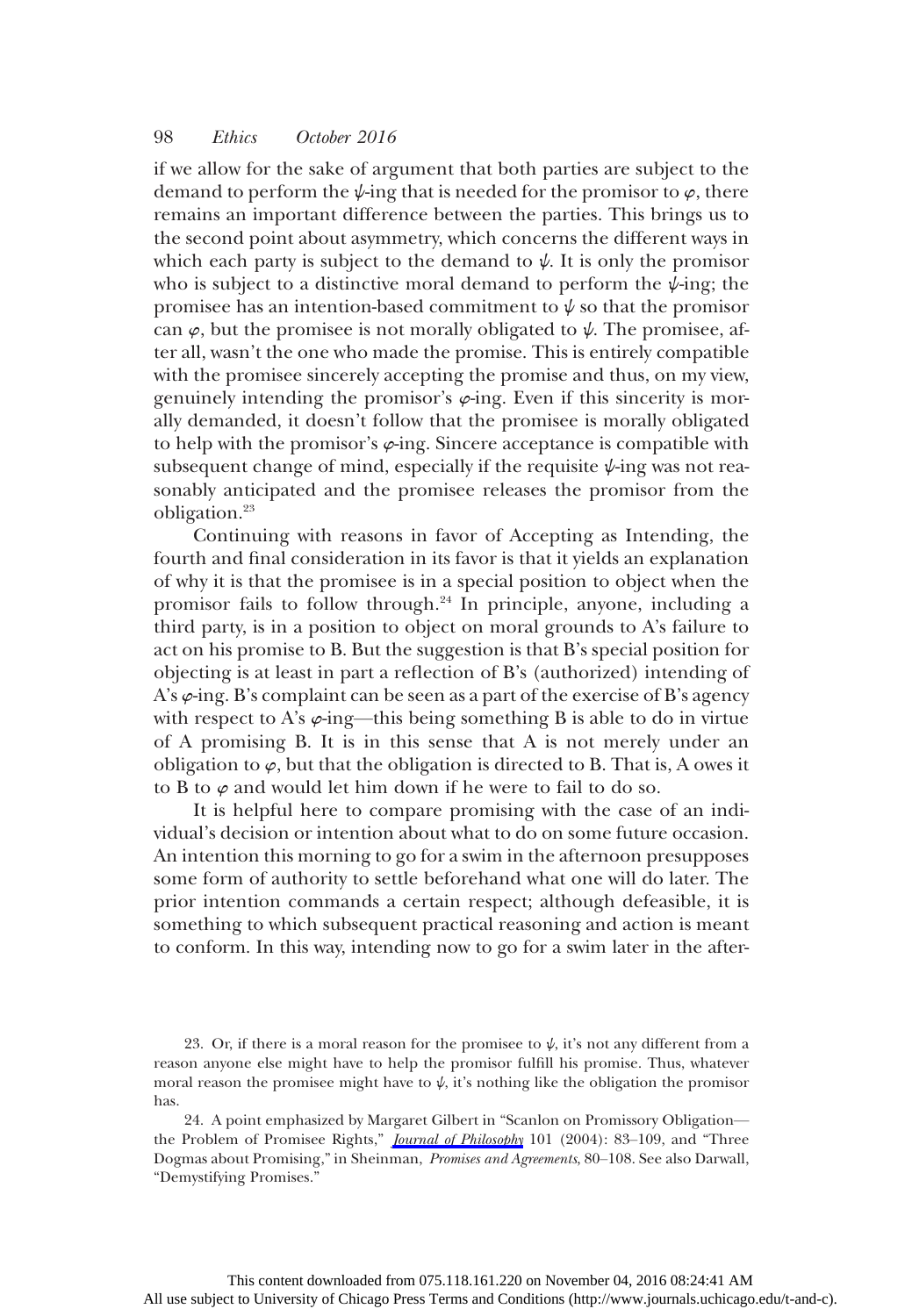noon is different from intending at  $t_1$  to bring it about or cause that one will  $\varphi$  at  $t_2$ , when for example I set up various external enticements or incentives that encourage or even force me later to  $\varphi$ . For example, I might get a friend to shame me if I don't go for a swim, or induce others to rely on my being at the pool. Or perhaps I even give a friend \$50 and instruct them to return it only if I do in fact go. Manipulation of my circumstances can effectively bring about my future  $\varphi$ -ing at  $t_2$ . But if that's all that's going on, then when I do go for a swim, it's because I just decide then at  $t_2$  that it's worth it to go (or else I'm just forced to). It's not because I then recognize a prior decision and intention formed at  $t_1$ as authoritatively settling what I am to do at  $t_2$ .

In the case of promising, the proposal is that the promisee, in accepting, intends the promisor's action in the sense that implies the promisee's having and exercising some authority over what the promisor does, and not merely in the sense of the promisee bringing about or causing the promisor's action: once the promise is made and accepted, the promisee retains an executive or agential authority over what the promisor will do. And this authority in turn captures the sense in which the promisor owes it to the promisee to perform and explains the distinctive force of the promisee's insistence that the promisor follow through. Thus, just as I let myself down when I authoritatively intend to  $\varphi$  but then fail to follow through for no good reason, so A lets B down when, after B accepts his promise, A fails to follow through. It's in this sense that Acceptance as Intending accounts for the special position of B to criticize A for nonperformance.<sup>25</sup>

## III. MODESTY IS NOT A VIRTUE

Several considerations, then, support Accepting as Intending. But some may find the thesis surprising. We don't usually speak of one person intending another's actions. Or if we do, it's thought to be morally, if not conceptually, problematic. Wouldn't this speak against requiring it for

25. This is meant to account for the directedness of the obligation. But no story has yet been given of the moral obligation itself, and I remain open to different possible accounts; see the mention of Shiffrin and Scanlon below, in Sec. IV.

Why not explain the special position of the promisee in terms of directed obligation, which in turn is explained simply by the promisor granting a certain right to the promisee? I have some sympathy for understanding the special position of the promisee as involving the notion of a directed obligation, which brings with it corresponding rights on the part of the individuals to whom the obligation is directed. But what exactly is the right had by the promisee? Is it a right to complain about noncompliance? Or a right to compensation for nonperformance? Neither sufficiently addresses the value of assurance underlying promising. The right must be to the action itself. It's a vexed issue what exactly this means, and I take myself to be offering a story here: to grant someone a right over your action is, at a first approximation, to grant them a right to will or intend it, to decide and settle on its being performed.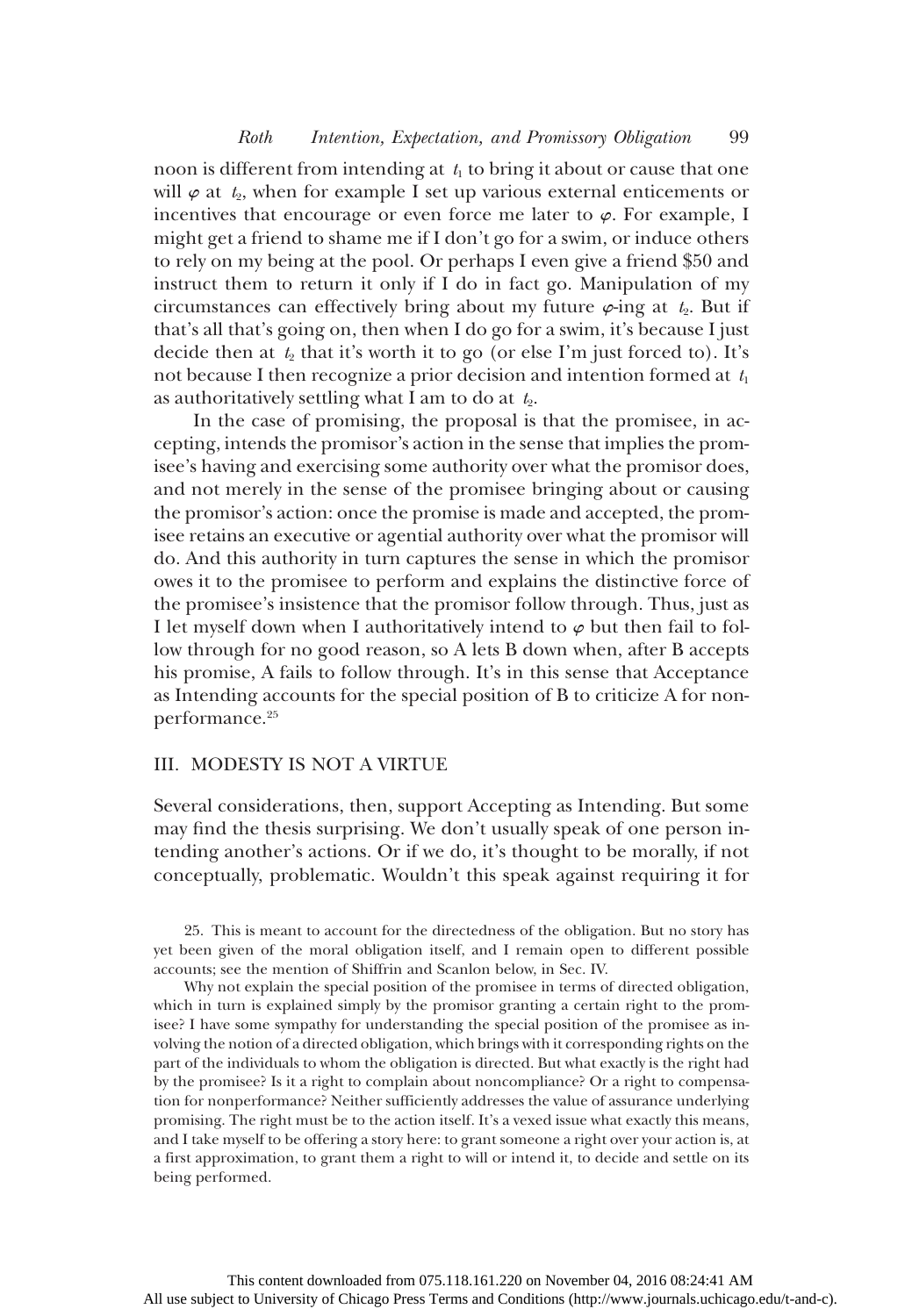promissory obligation? Why not think of acceptance in more modest terms, such as (i) the promisee intending the promisor to be obligated to him, or (ii) the promisee intending to do something that leads to or causes the promisor's action?

Accepting a promise entails at least implicitly intending to be in a relationship with the promisor, one that involves obligation, as (i) suggests. But there are several reasons for thinking that this is not enough to count as acceptance. First, if one agrees with Scanlon that the fundamental role of promising concerns the value of assurance, then recall that what we want to be assured about is what the promisor will do. It's the  $\varphi$ -ing that we want to count on, not merely that someone is accountable for it. So, what one is accepting is not limited merely to being in a relationship where the promisor is obligated to  $\varphi$ . If we only receive assurance that the promisor is obligated, then that is a sign that something has gone wrong and that promising in this instance is not doing what it's supposed to do. If we agree with Scanlon about this role of promising, and we want (as I do) to understand acceptance in terms of intention, then we should hold that the promisee, in accepting the promise, is willing or intending more than that the promisor be obligated. She's intending the promisor's  $\varphi$ -ing.

The consistency constraint on accepting promises also speaks in favor of this conclusion. If the promisee merely intends the promissory relationship—the promisor being obligated to her—then it's not clear why the promisee cannot accept the incompatible promises, as when A promises to meet me for lunch, and B promises to complete the report but can only do so by working through lunch with A. After all, even if it is impossible for both A and B to meet their obligations to me, my intention for A to be obligated to me is entirely compatible with my intention for B to be obligated to me. (Imagine that my goal is to see one or the other fail in meeting their obligation.) The consistency constraint on acceptance therefore cannot be explained in terms of the consistency constraint on intentions if the promisee is only intending the promisor to be obligated. In contrast, we do account for the consistency constraint on acceptance if what the promisee intends encompasses the actions promised. My intention for A to meet me for lunch and my intention for B to deliver the report are incompatible, given the facts about the world; the corresponding acceptances would then also be incompatible.

Suppose we embrace instead the alternative modest proposal (ii) that what the promisee intends is to do something that leads to the promisor  $\varphi$ -ing. Again, I don't mean to rule out that the promisee intends for example some speech act in order for the promisor to go on to  $\varphi$  as promised. But if this were all that were intended, we are deprived of a natural explanation, noted earlier, of why it is that the promisee is in a special position to object when the promisor fails to follow through. If the promisee doesn't intend the promisor's  $\varphi$ -ing in some direct sense,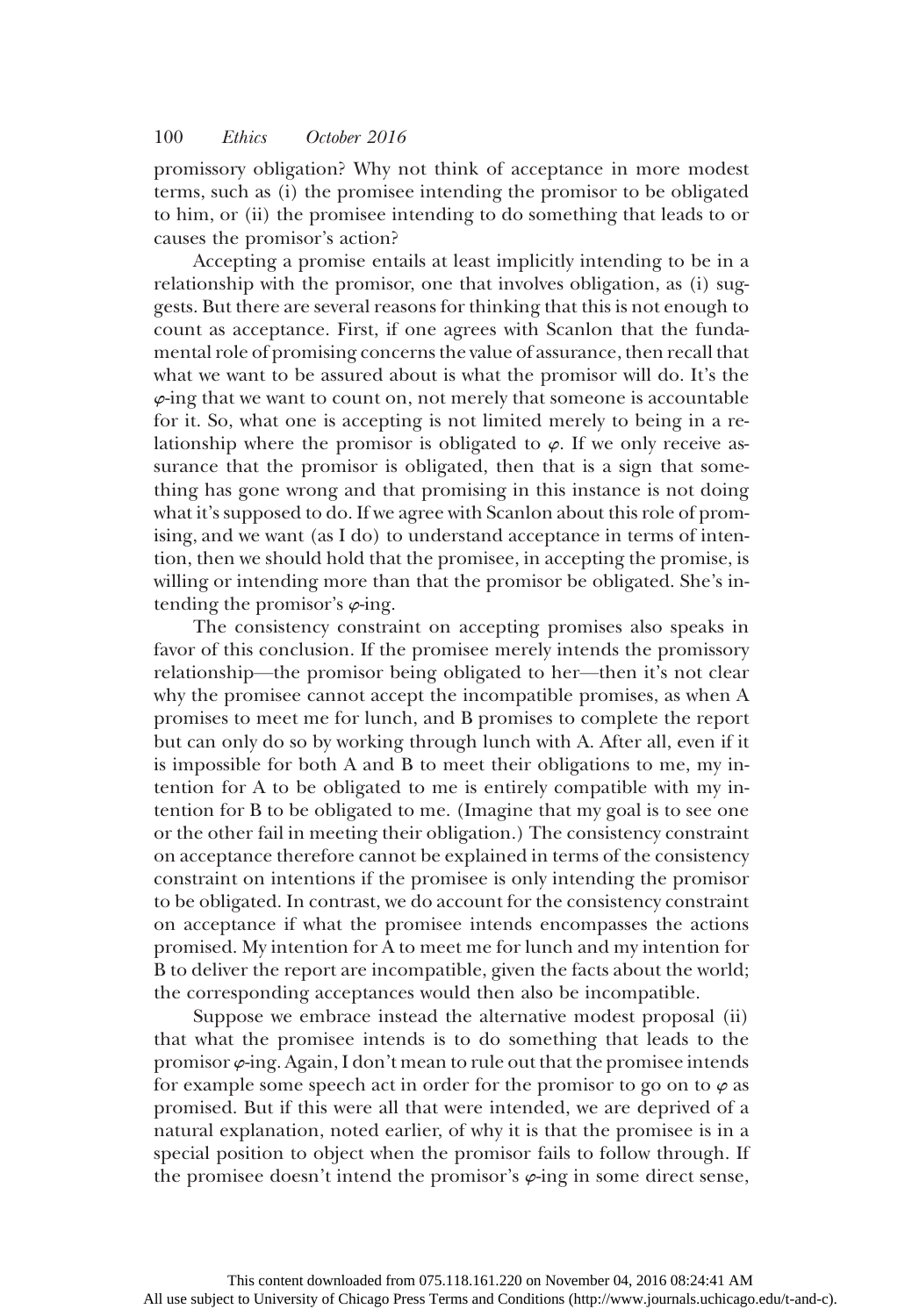#### Roth Intention, Expectation, and Promissory Obligation 101

but merely intends to cause or bring it about, we no longer explain the promisor owing it specifically to the promisee to perform  $\varphi$ . If the promisee's intention is merely to cause the promisor's  $\varphi$ -ing, then it doesn't reflect the sort of authority the promisee has over the promisor's action in so intending. Insofar as the intention is concerned, the promisee would no more owe it to the promisor to  $\varphi$  than you would owe it to me to wake up at 7 simply because unbeknownst to you I set several alarm clocks in your bedroom with the intention of rousing you then.<sup>26</sup>

## IV. INTENDING THE ACTION OF ANOTHER

By now Accepting as Intending should have some appeal for the reader: among other things, it accounts for the consistency condition on acceptance, does justice to the value of assurance, and yields a clear sense of the promisee's special position to object to nonperformance. But can we overcome reservations about the idea at the core of the proposal, namely, that of one person intending the actions of another?<sup>27</sup> A full answer will be left for another occasion; here I restrict myself to some brief remarks. First, I am not suggesting that the promisee guides the promisor's action in the way that an agent controls her own movements at the time of action. That control is exercised by the promisor when acting to fulfill the promise; the promisor is no marionette. So in what sense does the promisee control or influence, and thereby intend, the promisor's action? The proposal is that the promisee's acceptance settles the practical matter much in the way that one's prior intentions and decisions settle what one

26. See my "Shared Agency and Contralateral Commitments," [Philosophical Review](http://www.journals.uchicago.edu/action/showLinks?crossref=10.1215%2F00318108-113-3-359) 113 (2004): 359–410.

27. There are of course other issues to raise about the view. What are we to say for promises for which there is no promisee? It seems that a promise made to the dead would not generate an obligation. Indeed, if promising is to be understood in terms of the promisor inviting the promisee to settle a matter, a promise cannot even properly be made to the dead let alone generate an obligation. Assuming that the promisor does not think that the deceased continues to exist in some ethereal form, what appears to be a promise would in this case have to be interpreted as something like a vow or resolution to undertake something in honor of or in memory of the deceased. Reinterpreting promises to the dead in this way does not strike me as problematic. Another possible case is one where a promise is made to no one. This might be understood simply as a resolution, something like an intention but with a stronger commitment; this, too, is unproblematic as far as I can see. Alternatively, it might be insisted that a promise that appears to be made to no one is actually a promise to oneself. Might this pose a problem for the proposal? One worry is that one can as promisee revise the intention that constitutes acceptance of the promise and thus release oneself from one's own promise. This suggests that a promise to oneself to  $\varphi$  is toothless or else carries with it a commitment to  $\varphi$ -ing that is no stronger than an ordinary intention to  $\varphi$ . But if this is a worry, then it's not one peculiar to the view on offer here. Most accounts of promising rightly ascribe to the promisee the power of release. Any such view will have this allegedly problematic consequence for promises made to oneself.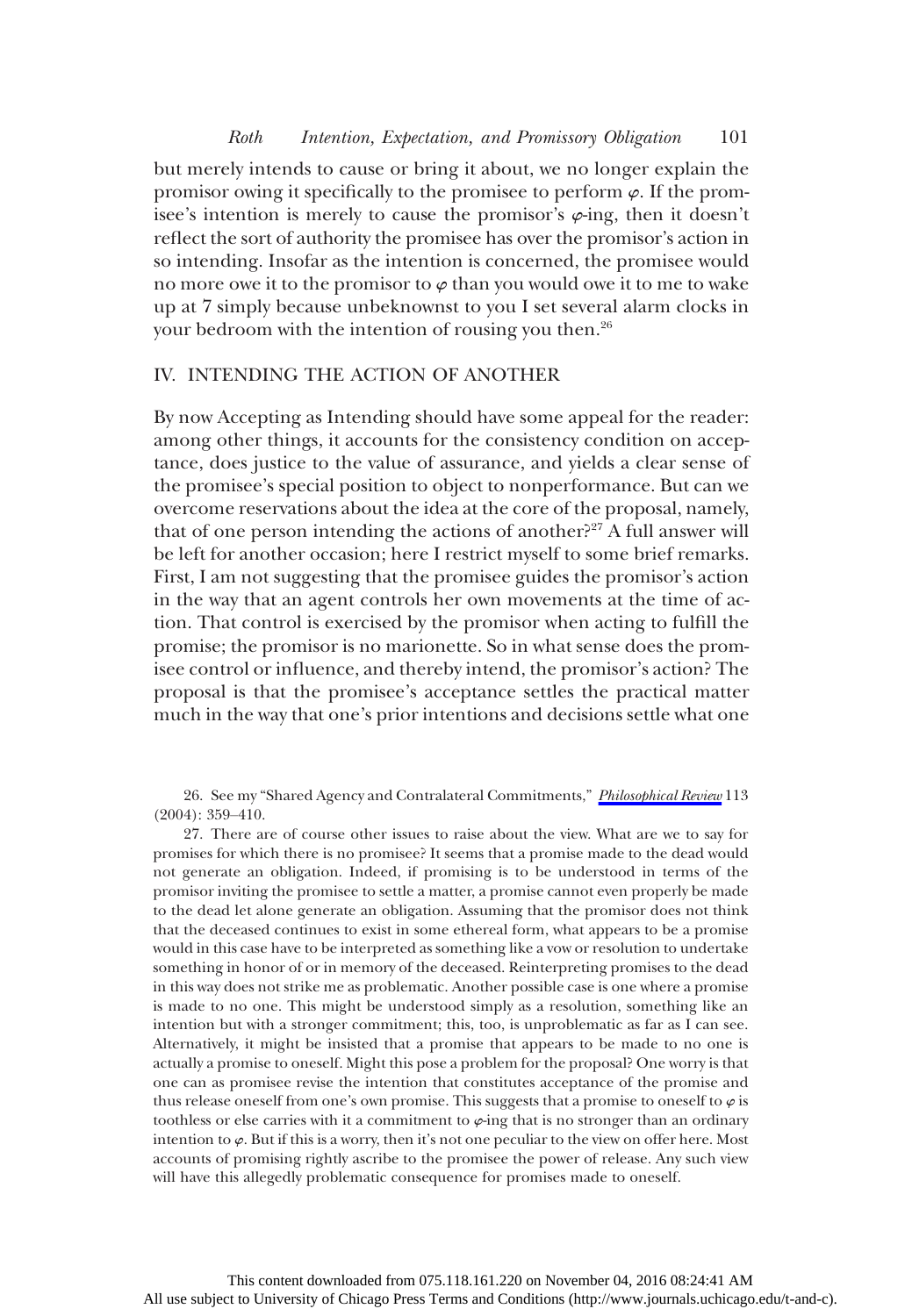later does. When the promisor acts to fulfill the promise, he doesn't reopen the question of whether to  $\varphi$ . Absent defeaters, reopening the question would be incompatible with the relevant sense of control had by the promisee. Instead, the promisor acts in a way that takes for granted what was settled for him to do when the promisee accepted.

Focusing on the role of intentions in settling deliberative questions thus illuminates what it means for one person to intend the action of another. There is here an element of authority on the part of the promisee over what the promisor does; indeed, this is the authority that was invoked to account for the sense in which the promisor owes it to the promisee to follow through. But this gets us to the second worry: if B settles what A does and possesses a corresponding authority over A's action, doesn't this threaten to undermine A's agency in a morally problematic way? I concede that settling what another does can sound awfully like commanding them. But we should keep in mind that B only has this power because A made a promise and invited B. Moreover A's promise wasn't that he'd do anything that B told him to. As a result, B's power is strictly limited; she can only settle or secure whether A  $\varphi$ -s.

One way to understand how the promisee has this power is in terms of the rights-transfer view of Shiffrin (defended in the works cited above). Just as one might, simply by so willing, consent to allow another a (moral) right to certain forms of intimacy, so one might, simply by so willing, promise and thereby allow another some limited form of morally legitimate authority over one's actions. This transfer of a right over how the promisor will act is then understood as resulting in the moral obligation the promisor has to follow through on a promise; failure to follow through would be a violation of a right now held by the promisee. But the rightstransfer view needn't be the only way for her to have this power. I might instead simply put myself qua promisor into a situation wherein the promisee has the capacity to issue a limited form of intention for me and thereby settle what I will do. Something like this is typically the setting for the exercise of shared agency, where a participant is in a position to settle what she and fellow participants will do.<sup>28</sup> The participant's authority here is characterized in terms of the normativity involved in the exercise of a form of rational agency (shared agency), and doesn't necessarily entail a moral authority, just as whatever authority one's own intention might have in one's practical reasoning and action can involve the exercise of capacities of rational agency, and doesn't necessarily amount to a moral obligation to do as one intends. The moral obligation to follow through on the promise and do what the promisee accepted (i.e., do what the promisee intends for the promisor to do) might then be un-

28. See my "Prediction, Authority, and Entitlement in Shared Activity," Noûs 48 (2014): 626–52.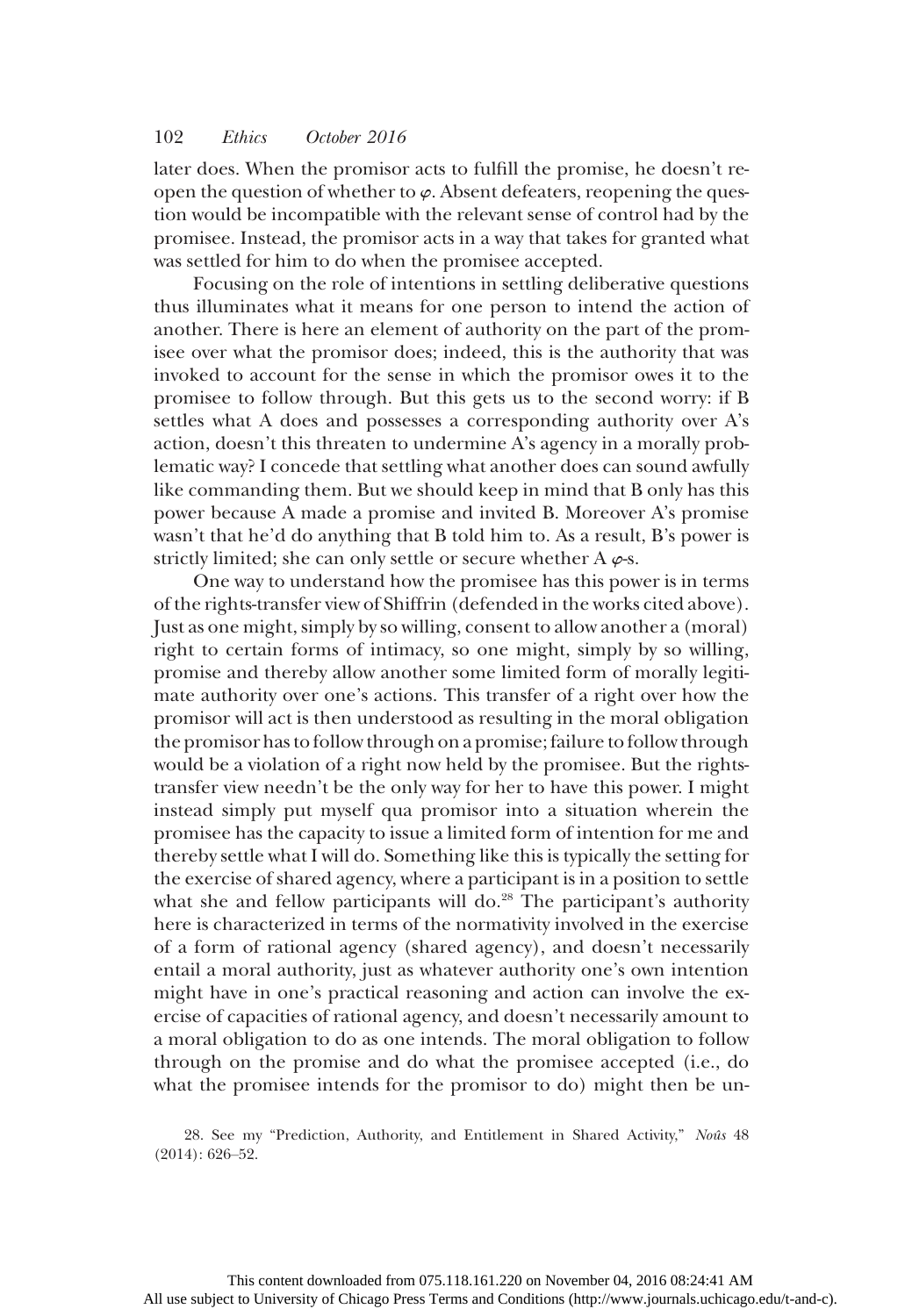derstood to stem from some specific moral principles that apply to the case at hand, for example, the expectation-based principles defended by Scanlon.<sup>29</sup>

However we decide in the end to account for it, the moral obligation to keep one's promises will have a bearing on the preceding issue of the control necessary for the promisee's acceptance counting as intending. Very often the promisee does have the requisite influence over the promisor precisely because the promisor cares about moral obligation, and the promisee is in a position to accept and thus generate an obligation, not to mention sustain it by not exercising her power of release. Thus, the promisee often is in a position to influence the promisor's  $\varphi$ -ing, simply by accepting. Normally that suffices for the promisee to count as being able to intend the promisor's action.30

Moral obligation thus can serve as a resource for the promisee's influence over a promisor and support the promisee's ability to will the promisor's performance. My account of the directedness of the obligation—the fact that the promisee has a special status to insist on performance—is in terms of the promisee's intending the promisor's performance.Onemightworry that thisintention-based story about directedness has little to do with moral obligation. But, we can see now that the promisee's ability to control whether promisor is subject to his promissory obligation very often figures centrally in how the promisee possesses the influence necessary to intend the promisor's performance and thus figure as the object of directed obligation.

So, the promisee's influence often is in no small part due to the grip that moral obligation has on the promisor. But this raises a third concern with the idea of one person intending the action of another. It seems natural to say that A, if motivated by his obligation, acts in order to fulfill his promise. This is to say that A's reason for so acting is to fulfill his promise. The worry is that this is at odds with him acting on B's intention. But is there really a tension here? Imagine that I let a friend decide

29. See below for discussion. I defend Scanlon against one criticism, but I am not committed to his overall position on promising.

30. Some might think that to speak of intention here entails a stronger form of influence: not only must the promisee have influence via establishing and maintaining the obligation, but she also must have influence in getting the promisor to live up to the obligation should the obligation for some reason not be sufficient by itself to move the promisor to act. While some promisees might have such an influence, I concede that it is probably right to think that many do not. It's an interesting question just how much influence one is supposed to have over something to count as being able to intend it. Absolute control is not necessary; the agent needn't be able to handle every sort of contingency or obstacle that might emerge between intention and action. Just as a plausible epistemology is fallibilist and doesn't require justification that guarantees the truth of one's belief, so one's action theory shouldn't require that one's intention guarantees successful performance.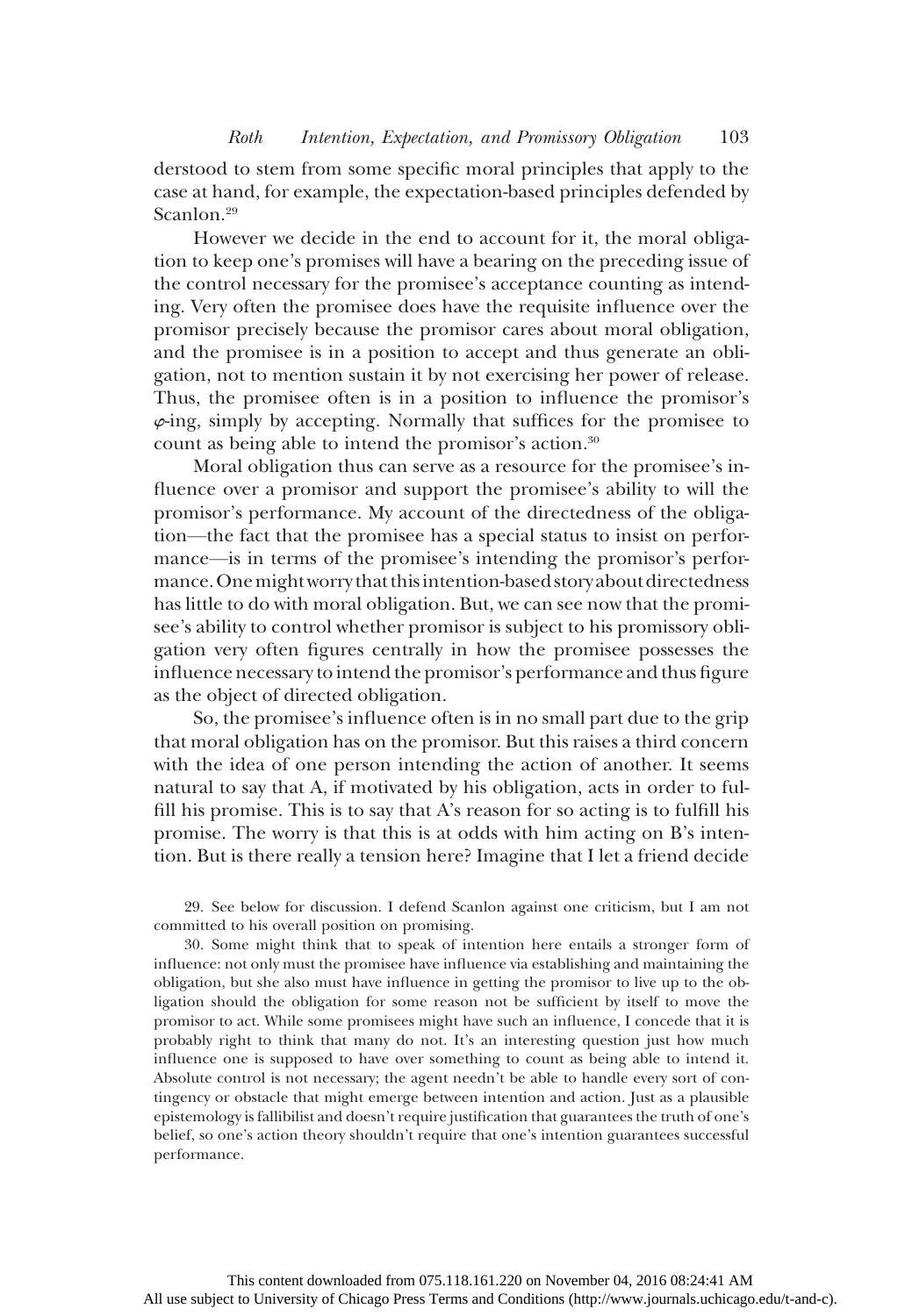what I will do. For example, it's his birthday, and he should decide where to go for dinner. He decides, messages me, and now I head off to the restaurant to meet him. I may be acting for a number of reasons, but one of them is to go to a restaurant of my friend's choosing for his birthday. But, given that it's his choice, I also have to be acting on his decision and corresponding intention to go to that restaurant. So if, in such a scenario, acting for a reason is compatible with acting on another's intention, I don't see why there would be any incompatibility between the promisor acting in order to fulfill a promise and at the same time acting on the promisee's intention.<sup>31</sup>

A final concern with the idea of one person's intending the actions of another stems from worries about the wrong kind of reason, which brings us back to the notion of acceptance. Think again about unwelcome promises. Out of collegiality, Professor A promises to attend Professor B's seminar. It turns out, however, that B prefers A not to attend. Perhaps B doesn't want to have anything to do with A. Or maybe B feels that by rejecting the promise he could get A to attend a subsequent seminar where A's expertise could be put to better use. Nevertheless, B (reluctantly) accepts because he worries that A will be offended if the offer is rebuffed. This brings out how the promisee's reasons for accepting a promise might diverge from the reasons the promisee may have that bear directly on the promisor's  $\varphi$ -ing. Now, if accepting a promise is—as I'm proposing—intending the promisor's performance, then it would appear that the proposal licenses intending for the wrong kind of reason. The worry is that one's intention regarding some action  $\varphi$  should be regulated by reasons that speak to whether  $\varphi$ -ing should be performed; one's intention should not be regulated by reasons that merely address the desirability of being in the state of intending to  $\varphi$ . In contrast, promissory acceptance is often regulated not just by reasons for or against the promised  $\varphi$ -ing, but by considerations that bear on the act of accepting or the ensuing relationship between the parties of the accepted promise. So, the objection goes, the stricture against intending for the wrong kind of reasons speaks against Accepting as Intending.

One thing to note in response is that sometimes it is quite easy to adopt an intention to  $\varphi$  for reasons that really don't bear on the  $\varphi$ -ing itself. For example, I may simply want to have some practical matter settled. I have the options of  $\varphi$ -ing and  $\psi$ -ing, both of which seem sufficiently attractive to me. Since I don't feel it's worth my while to judge definitively which is better, but I want to be decided, I just settle on one

<sup>31.</sup> Comments from Barbara Herman have helped me here. There are thorny issues here about whether and how the promisor might inherit reasons for action from the promisee. I discuss the matter of acting on another's reasons in "Entitlement to Reasons for Action," provisionally forthcoming in Oxford Studies in Agency and Responsibility.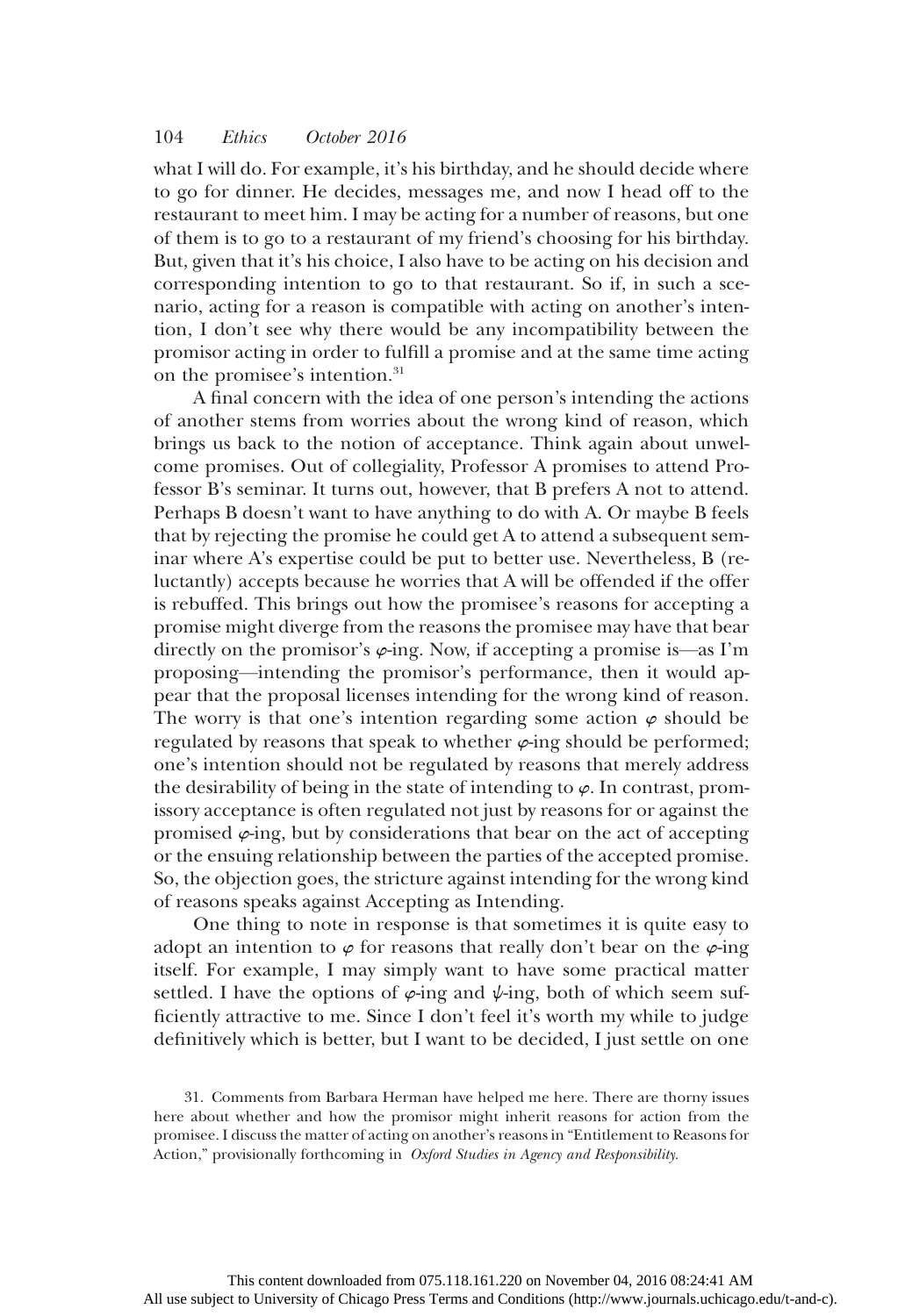and intend (say) to  $\varphi$ . Perhaps I pick this because intending this is more pleasurable than having the intention to  $\psi$ . Now, if this is a wrong kind of reason, it doesn't strike me as problematically wrong. On the other hand, as the Toxin Puzzle illustrates, one cannot focus only on the reasons for having the attitude at the expense of any consideration of the reasons that bear on  $\varphi$ -ing.<sup>32</sup> If  $\varphi$ -ing is so unappealing that one has no reason to think that one would follow through on it, despite whatever extrinsic benefitsmay accrue from beingin the state ofintendingit, then one does not intend to  $\varphi$ . Turning back to acceptance, I agree that considerations extraneous to the promised  $\varphi$ -ing very well might influence (indeed should influence) whether one accepts the promise. But it seems that, as with the case of intention, there are limits to this. Thus, if the  $\varphi$ -ing promised by A is so unappealing to B that he sees himself likely to interfere with and prevent A's  $\varphi$ -ing, then B cannot genuinely or sincerely accept the promise. B, of course, could mouth the words and pretend that he accepts the promise; that's certainly compatible with going on to prevent A from performing the action that he takes to have promised. But insincere acceptance is not acceptance.<sup>33</sup> Thus, much of what we say about intention in connection with the Toxin Puzzle and the wrong kinds of reasons also hold for acceptances. Far from counting against the Accepting as Intending, these considerations would seem to support it.34

32. Gregory S. Kavka, "The Toxin Puzzle," [Analysis](http://www.journals.uchicago.edu/action/showLinks?crossref=10.1093%2Fanalys%2F43.1.33) 43 (1983): 33–36.

33. As a referee points out, there is an asymmetry here between insincere promises and insincere acceptances. The insincerity of a promise normally poses no obstacle for the generation of promissory obligation. This is entirely natural given that we want some protection against lying promises. However, insincere acceptance does block promissory obligation. We do, of course, want to guard against misleading promisors into thinking that they have obligations that they don't have, at least when fulfilling them comes at significant cost. But given that promising is designed fundamentally to provide the benefit of assurance to the promisee, it seems that protecting the promisee from an insincere promise is more important than protecting the promisor from insincere acceptance. And even if one finds oneself unimpressed by this asymmetry and insists that promisors merit some protection from lying or insincere acceptances, is the way to protect them to insist that the promisor is subject to a genuine promissory obligation despite the insincere acceptance? Isn't it more in keeping with protecting the promisor to hold that they are not subject to the obligation?

34. Accepting as Intending appeals to interpersonal intention. But it avoids a problem facing other models of promissory obligation that also draw on the resources of a theory of shared agency. For example, we might try to explain the creation of a promissory obligation as joint action, as Gilbert, "Three Dogmas about Promising," proposes, invoking her notion of joint commitment. One challenge for Gilbert is handling an important asymmetry in the normativity of promissory obligation. The promisee can unilaterally release the promisor from the obligation, while the promisor has no such power to call things off. Whereas, in shared agency as Gilbert understands it no one can unilaterally call things off. Gilbert is aware of the concern, and a full discussion of how she addresses it requires a separate article. I'm generally sympathetic with and influenced by Gilbert's invocation of shared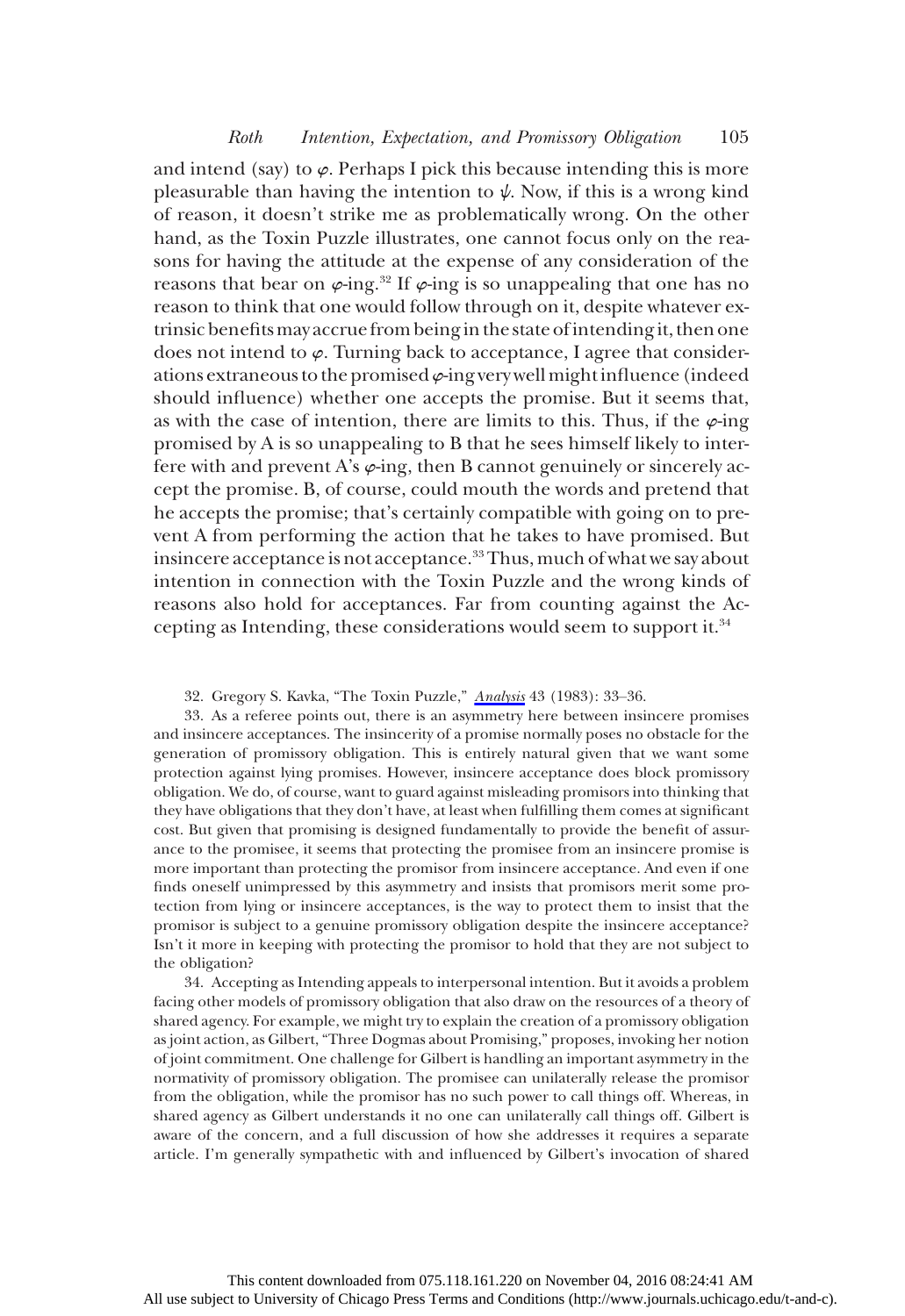## V. SCANLON'S EXPECTATION VIEW

Accepting as Intending has implications for recent discussion of promissory obligation. I focus on a problem facing Scanlon's influential expectation-based view of promissory obligation. According to Scanlon, underlying the obligation to do as one has promised is a "Principle of Fidelity," to the effect that if one intentionally leads another to form an expectation about what one will do, where the action is something about which the other wants assurance, then one must perform that action. More precisely:

**Principle F:** If (1) A voluntarily and intentionally leads B to expect that A will do X (unless B consents to A's not doing so); (2) A knows that B wants to be assured of this; (3) A acts with the aim of providing this assurance, and has good reason to believe that he or she has done so; (4) B knows that A has the beliefs and intentions just described; (5) A intends for B to know this, and knows that B does know it; and (6) B knows that A has this knowledge and intent; then, in the absence of special justification, A must do X unless B consents to X's not being done. $35$ 

On Scanlon's view, we do not need to appeal to a convention or practice to explain the wrong of not keeping one's promise. If there is a convention involved, and not keeping one's promise would undermine or free-ride on this useful practice, then this would be a further reason for the promise breaking being wrong. The fundamental wrong is to be understood in terms of Principle F, which on Scanlon's Contractualism is a principle regulating action that no one could reasonably reject.

Scanlon himself raises a circularity or "Can't Get Going" worry for his account. As noted at the outset, a fundamental purpose of promising is to provide assurance. By promising to  $\varphi$ , the promisor acquires a substantive reason to perform  $\varphi$ ; this assures the promisee, who can now expect  $\varphi$  to be done.<sup>36</sup> But if Scanlon is right about Principle F, the promisee's expectation is a condition for the promisor being obligated. So it's hard to see how the promissory obligation so understood can fulfill

agency and her commitment to the acceptance condition. Michael H. Robins, Promising, Intending, and Moral Autonomy (Cambridge: Cambridge University Press, 1984), also emphasizes acceptance. The notion in Robins's book anticipating Accepting as Intending is the idea that promising to  $\varphi$  transfers to the promisee a mandate to require  $\varphi$ -ing (103). But Robins doesn't go so far as to say that the promisee in any sense intends the promisor's performance. Thus, it's not clear to me that he can account for a number of the features of acceptance and promissory obligation handled by Accepting as Intending, such as the requirement not to accept incompatible promises.

<sup>35.</sup> Scanlon, What We Owe to Each Other, 304.

<sup>36.</sup> Ibid., 306–7, 322.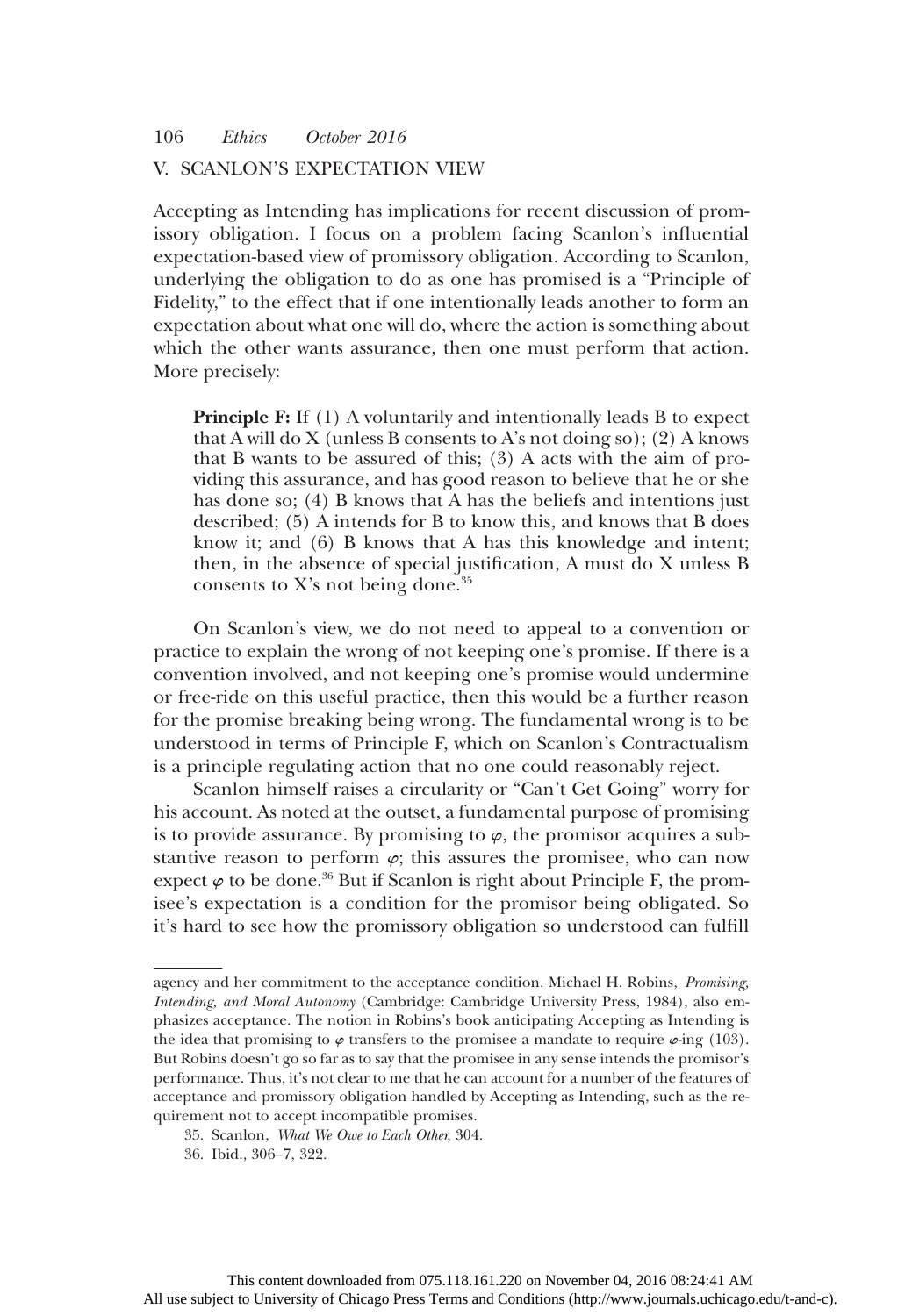its role in grounding an expectation in the promisee. Although Scanlon has answered this objection to his own satisfaction, Kolodny and Wallace have refined the worry; they suggest that Scanlon can't address it without according to conventions about promise keeping a significance his view was meant to avoid.<sup>37</sup>

The basic strategy of Scanlon's own solution to the Can't Get Going problem appeals to other moral principles (besides F) to motivate the promisor to intend to  $\varphi$  as promised.<sup>38</sup> The promisor's intention, manifest to the promisee, grounds the latter's expectation that the promisor will  $\varphi$ . Principle F then applies, reinforcing the expectation. In response, Kolodny and Wallace argue that the promisor's intention to  $\varphi$  (manifest though it may be) is too weak to ground any expectation in the promisee, unless there were some weighty reason for  $\varphi$ -ing. But they argue that the other principles Scanlon appeals to won't provide such reasons. Those principles only proscribe leading someone to form certain expectations; they don't demand that you live up to the expectations you happened to have created. And we're assuming that the promisor has no other obvious motivation to ground an expectation in another; that's what promising was supposed to accomplish in the first place. The only thing that could support an expectation, Kolodny and Wallace argue, is a convention—something Scanlon wanted to avoid. Shiffrin thinks that the proper moral to draw is to drop the expectation requirement for promissory obligation.39 But we needn't go so far. The strategy I take below simply circumvents the need for evidence to support the promisee's expectation.

## VI. COGNITIVISM ABOUT INTENTION

My proposal that we think of the acceptance of a promise in terms of an intention can help Scanlon here. To see this, I turn briefly to the philosophy of action, where some have argued for Cognitivism, the view that an intention involves the belief or expectation regarding the  $\varphi$ -ing intended—namely, that one will perform it. This can be seen as an extension of the related thesis that intentionally  $\varphi$ -ing entails at least believing, if not knowing, that one is  $\varphi$ -ing.<sup>40</sup> One cannot be  $\varphi$ -ing intentionally if

37. Niko Kolodny and R. Jay Wallace, "Promises and Practices Revisited," *[Philosophy](http://www.journals.uchicago.edu/action/showLinks?crossref=10.1111%2Fj.1088-4963.2003.00119.x)* [and Public Affairs](http://www.journals.uchicago.edu/action/showLinks?crossref=10.1111%2Fj.1088-4963.2003.00119.x) 31 (2003): 119–54.

38. Scanlon, What We Owe to Each Other, 308.

39. Shiffrin, "Promising, Intimate Relationships, and Conventionalism," 490.

40. The knowledge claim is typically attributed to G. E. M. Anscombe, Intention, 2nd ed. (Ithaca, NY: Cornell University Press, 1963), 11, as well as to Stuart Hampshire and H. L. A. Hart, "Decision, Intention, and Certainty," Mind 67 (1958): 1-12. I've followed, e.g., Kieran Setiya, "Knowledge of Intention," in Essays on Anscombe's Intention, ed. Anton Ford, Jennifer Hornsby, and Frederick Stoutland (Cambridge, MA: Harvard University Press,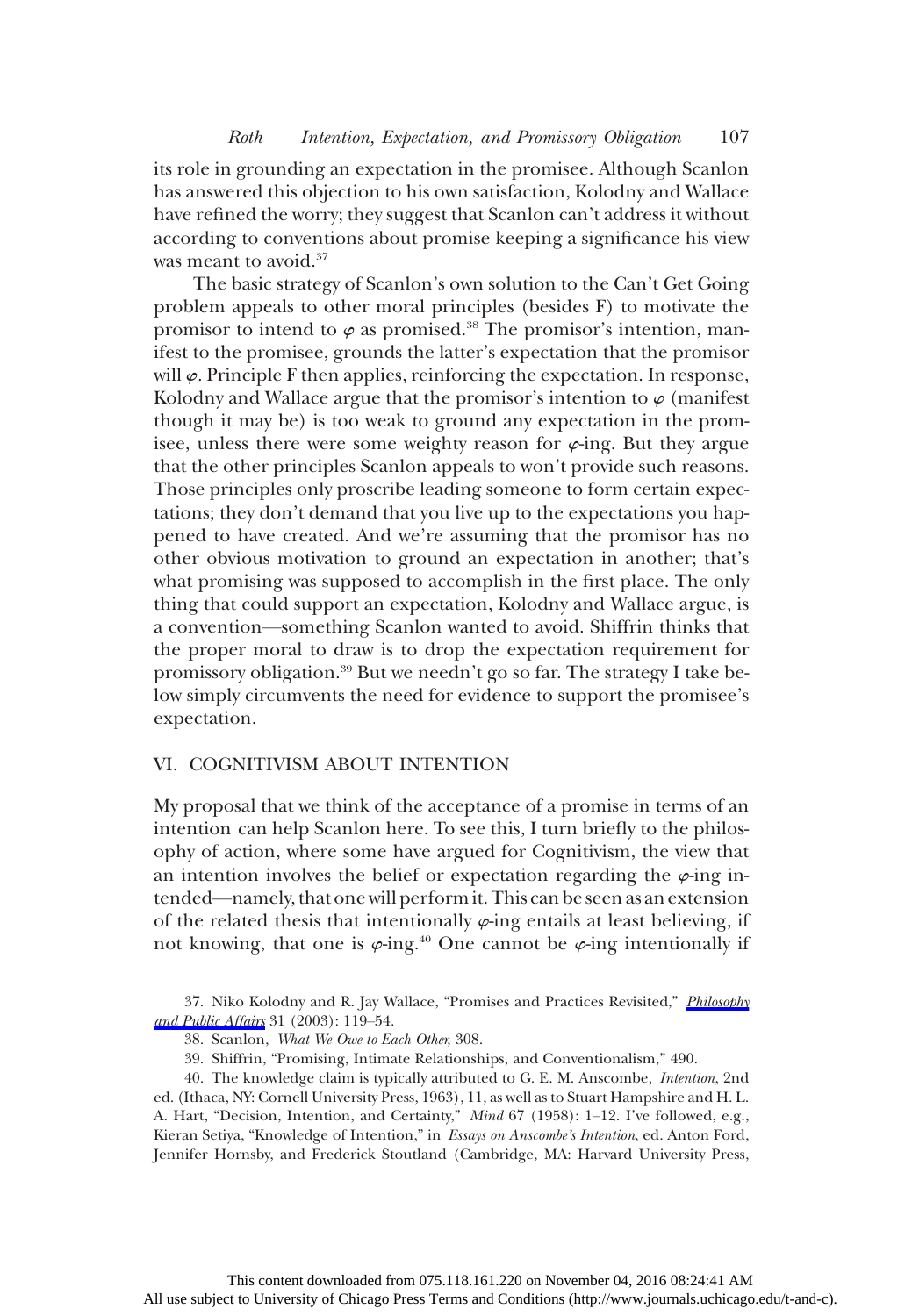one doesn't even realize that one is  $\varphi$ -ing. Likewise, it would be odd to say that one intends to  $\varphi$  without any expectation that one will.<sup>41</sup> More theoretical considerations also speak in favor of Cognitivism. It offers a way to relate normative constraints onintentions (e.g., consistency andmeansend coherence) with similar rational constraints on beliefs.<sup>42</sup> And it suggests why intentions play a role in planning such that what's intended can figure in further practical and theoretical reasoning, not only by the agent but by others as well: if in intending to go shopping, I expect that I will, then I can count on the fact that there will be food available for dinner.<sup>43</sup>

A good case can be made for Cognitivism, but let's focus on its implications for promising. As a preliminary, note that Cognitivism has an interesting—some would say troubling—epistemic upshot: expectations formed spontaneously—that is, not on the basis of sufficient evidence. According to the Cognitivist, the expectation that I will  $\varphi$  is simply a part of, or else just comes with, the intention to  $\varphi$ . When I decide and intend to do some grocery shopping, this is not normally a conclusion arrived at on the basis of evidence about what I'm up to.<sup>44</sup> Although relying on

<sup>2011), 170</sup>–97, in citing Anscombe here as a source for Cognitivism. But given what she says about the direction of fit of the attitude in question, it is not entirely clear that Anscombe's view amounts to the Cognitivist claim that intention involves the belief or expectation that the action intended will be performed.

<sup>41.</sup> See Hampshire and Hart, "Decision, Intention, and Certainty," 5–6; H. P. Grice, "Intention and Uncertainty," Proceedings of the British Academy 57 (1971): 263–79, at 278.

<sup>42.</sup> Gilbert Harman, "Practical Reasoning," Review of Metaphysics 29 (1976): 431–63; J. David Velleman, "What Good Is a Will?" in Action in Context[, ed. Anton Leist and Holger](http://www.journals.uchicago.edu/action/showLinks?crossref=10.1515%2F9783110898798.193) Baumann (Berlin: de Gruyter/Mouton, 2007), 193–215; Kieran Setiya, "Cognitivism about Instrumental Reason," *[Ethics](http://www.journals.uchicago.edu/action/showLinks?system=10.1086%2F518954)* 117 (2007): 649–73. I'm not suggesting that norms of intention can be reduced to those of belief. See Michael Bratman, "Intention, Belief, and In-strumental Reasoning," in [Reasons for](http://www.journals.uchicago.edu/action/showLinks?crossref=10.1017%2FCBO9780511720185.002) Action, ed. David Sobel and Steven Wall (Cambridge: Cambridge University Press, 2009), 13–36, and his "Intention, Belief, Practical, Theoretical," in Spheres of Reason: New Essays in the Philosophy of Normativity, ed. Simon Robertson (New York: Oxford University Press, 2009), 29–61. Given that a reduction is not the aim, a weaker constraint should do, namely, that the expectation, although not strictly necessary for the intention, is necessary for rationally intending. I don't think that this will make a substantial difference in what I go on to say. Here I have benefited from conversation with John Hurst.

<sup>43.</sup> Grice, "Intention and Uncertainty," Harman, Change in View. The planning role of intention is most fully developed by Bratman, although he rejects Cognitivism. Ironically, in rejecting Cognitivism, Bratman might be closer to Anscombe than some of those Cognitivists who see themselves as inspired by her. See Velleman, "What Good Is a Will?" for criticism of Bratman. Another prominent critic of Cognitivism is Donald Davidson, ["In](http://www.journals.uchicago.edu/action/showLinks?crossref=10.1007%2F978-94-009-9365-5_5)[tending,"](http://www.journals.uchicago.edu/action/showLinks?crossref=10.1007%2F978-94-009-9365-5_5) reprinted in Davidson, Essays on Actions and Events (1978; repr., Oxford: Oxford University Press, 2001), 83–102.

<sup>44.</sup> I'm setting aside the case where one finds oneself with an intention, rather than explicitly deciding. But even when one finds oneself with an intention, it's not normally through evidence.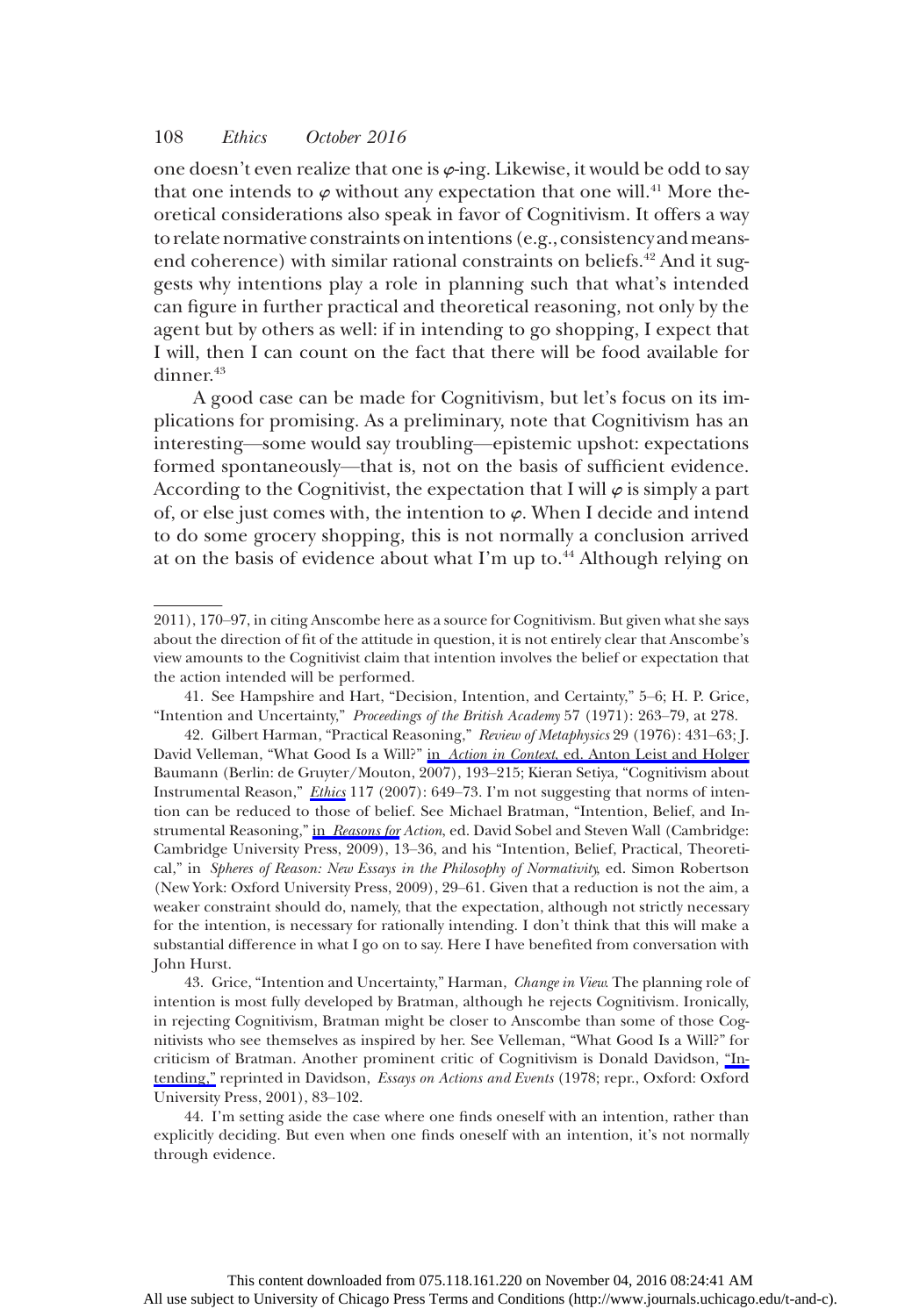evidence may be a way to reclaim a forgotten intention, it would be absurd to think that I always arrive at my intentions along the following lines: I am walking down High Street; I don't usually walk here unless I'm on the way to Big Food-n-Deal Supermarket and I'd only go there if I'm going to shop for groceries; so it must be that I'm intending to do some shopping. Rather, the intention that I will do some shopping is immediate upon the decision to go shopping; the corresponding expectation has a warranted status by default and is not based on evidence.<sup>45</sup>

Empirical and evidential considerations have some role to play. Beliefs about what I can do, or what skills I can acquire, or what I might be prompted to do in different circumstances, and so on figure in the background of my intention to  $\varphi$  and the belief that I will  $\varphi$ . And something might come up to undermine or defeat intention-based expectations regarding my  $\varphi$ -ing. But those considerations by themselves are not enough normally to account for how I arrive at the intention or the belief that I will  $\varphi$ . They might allow me to infer that I would be in a position to form the intention in the circumstances, or that if I had the intention to  $\varphi$ , then I could expect that I would  $\varphi$ . But such empirical considerations by themselves do not get us to the expectation that one will, and appealing only to empirical considerations does not do justice to what is going on in deciding to  $\varphi$ . So if the expectation comes with the intention, then it will normally involve some crucial nonevidential component in its warrant.

No doubt, this is why some hesitate to embrace Cognitivism. One might try to water down the Cognitivist claim, suggesting instead that we think of the expectation that comes with intending as something less than full-out belief that one will be  $\varphi$ -ing. Maybe it's the belief that it's more likely than not that one will be  $\varphi$ -ing, or perhaps that at least it's more likely than if one weren't to intend. But notice that even the weaker belief conditions raise much the same epistemic worries about evidential ungroundedness as we have for the full-out belief.46 And if we try to make do

45. See, e.g., Sydney Shoemaker, "On Knowing One's Own Mind," [Philosophical Per](http://www.journals.uchicago.edu/action/showLinks?crossref=10.2307%2F2214074)[spectives](http://www.journals.uchicago.edu/action/showLinks?crossref=10.2307%2F2214074) 2 (1988): 183-209; Tyler Burge, "Our Entitlement to Self-Knowledge," [Proceedings](http://www.journals.uchicago.edu/action/showLinks?crossref=10.1093%2Faristotelian%2F96.1.91) [of the Aristotelian Society](http://www.journals.uchicago.edu/action/showLinks?crossref=10.1093%2Faristotelian%2F96.1.91) 96 (1996): 91–116; and Richard Moran, Authority and Estrangement (Princeton, NJ: Princeton University Press, 2001), for versions of the sort of nonevidential warrant that would seem to be called for here. I don't think that Grice, "Intention and Uncertainty," succeeds in providing an evidentialist alternative.

46. R. Jay Wallace, "Normativity, Commitment, and Instrumental Reason," Philosopher's *Imprint* 1 (2001): 1–26, makes use of a belief component (namely, the belief that the  $\varphi$ -ing intended is possible) that is weak enough not to raise concerns about ungroundedness but is too weak to capture intention-based commitment and associated rational requirements. Setiya, "Cognitivism about Instrumental Reason," also weakens the belief condition; for criticism, see Sarah Paul, "Intention, Belief, and Wishful Thinking: Setiya on 'Practical Knowledge'," [Ethics](http://www.journals.uchicago.edu/action/showLinks?system=10.1086%2F599312) 119 (2009): 546–57.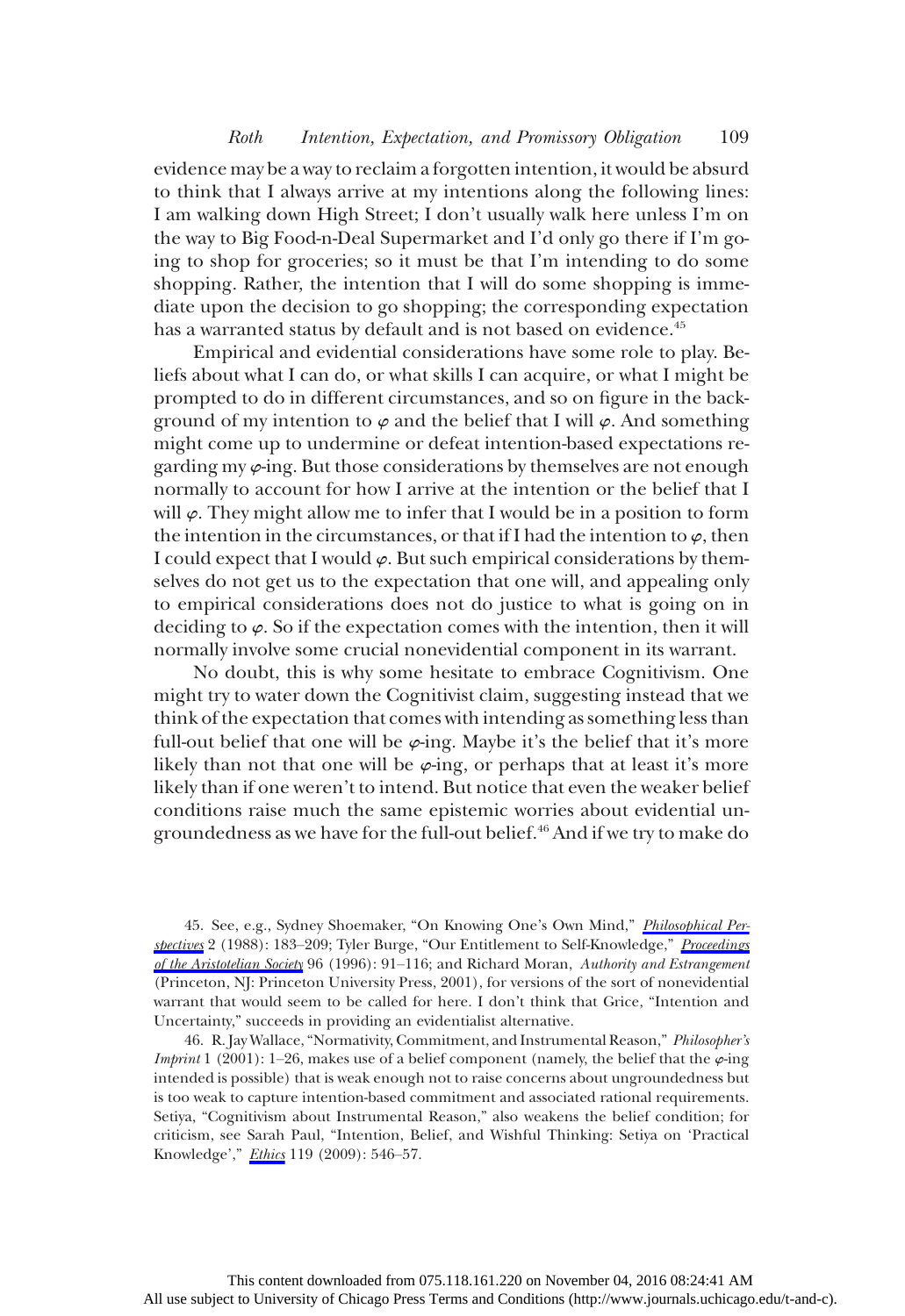without any belief component whatsoever, then it becomes hard to see the point of making a decision and intending some end.<sup>47</sup>

I will not here tackle the issues that arise in the epistemology of selfattribution of intentions; no doubt things get even trickier on the Cognitivist conception of intention.48 But if the Cognitivist is right about intentions, then, unless we embrace a skepticism about a significant portion of what is traditionally included as part of our agency, there must be an important nonevidential component in the warrant for the expectation regarding the intended  $\varphi$ -ing.

## VII. ACCEPTING, INTENDING, EXPECTING

We now have the resources to address the Can't Get Going worry for Scanlon's view. I've argued that in accepting, the promisee intends the promisor's performance. If Cognitivism is right, then the promisee has a nonevidential expectation that the promisor will follow through. (There may be a background evidential component so that one believes that one is in a position to intend the action of the promisor; this presumably involves some understanding of the promisor's moral competence and conscientiousness so that if they were morally obligated to  $\varphi$ , then they would  $\varphi$ .) That expectation then triggers Principle F. So, thinking of acceptance in terms of promisee intention not only gives a more intimate and active role for the promisee in generating promissory obligation; it also assimilates the ungrounded expectation needed to trigger Principle F to a form of expectation that typically is not based on evidence.

In presenting their criticism of Scanlon, Kolodny and Wallace, citing Pratt, consider a response that can be seen as sharing an element of what I'm proposing here.<sup>49</sup> According to what they call the "power of positive thinking" response, the promisee goes ahead and forms the expectation that the promisor will perform, knowing that once that expectation is formed, it will be justified because Principle F will be in force and the promisor (because of his moral conscientiousness) will be motivated to come through. Kolodny and Wallace (following Pratt) reject

47. Although I'm not particularly inclined toward a watered-down version of Cognitivism, such a version would be suitable for a defense of a variant of Scanlon's Principle F, formulated not in terms of the creation of expectations but in terms of the raising of credences.

48. Cognitivists sometimes appeal to the expectation being self-fulfilling in order to defend its epistemic legitimacy. See Harman, "Practical Reasoning"; J. David Velleman, Practical Reflection (Princeton, NJ: Princeton University Press, 1989). For criticism, see Rae Langton, "Intention as Faith," in [Agency and](http://www.journals.uchicago.edu/action/showLinks?crossref=10.1017%2FCBO9780511550843.011) Action, ed. John Hyman and Helen Steward (Cambridge: Cambridge University Press, 2004), 243–58.

49. Michael Pratt, "Scanlon on Promising," [Canadian Journal of Law and Jurisprudence](http://www.journals.uchicago.edu/action/showLinks?crossref=10.1017%2FS084182090000240X) 14 (2001): 143–54.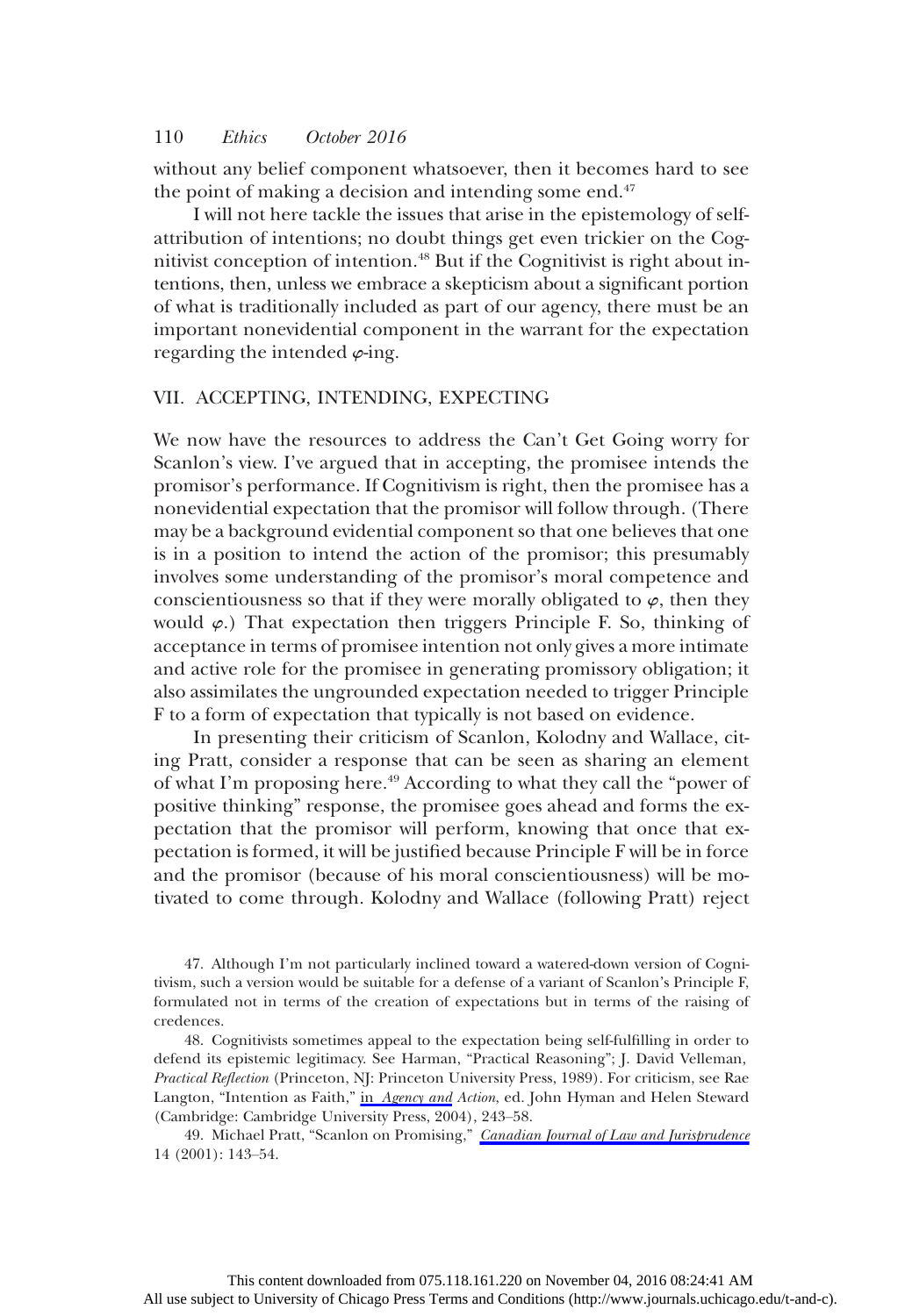this response. They note (1) that it is not under the promisee's voluntary control to form the belief that the promisor will do as promised without any prior evidence for it, and (2) that such a groundless belief in any case would not satisfy the conditions of Principle F.

Let me address (2) first. Kolodny and Wallace think (correctly) that Principle F requires the promisor to lead the promisee to form the expectation. But they go on to claim that a groundless belief, since it is not based on evidence, could not amount to the promisee's being led to form the belief. That's why they say that the power of positive thinking does not satisfy the condition of the promisor leading the promisee "to believe, on the basis of evidence," that the promisor will perform the act.<sup>50</sup> But Principle F doesn't include any condition that the promisee must be led on the basis of evidence. Kolodny and Wallace presumably think that the only way someone could lead someone else to form a belief is to do so by presenting evidence. They say that if the promisee simply willed the belief into existence, then the promisor wouldn't have led her to it. My case against (2), then, hinges on pointing to a way in which the promisor can lead the promisee to form a belief without the presentation or deployment of evidence.

But how is this possible? Well, one way to do it is to invite the promisee to settle whether the promisor will do the relevant  $\varphi$ . By offering a sufficiently attractive invitation (which most promises are), the promisor leads the promisee to accept. And the promisee accepts by intending the promisor's action. So we have a case of the promisor leading the promisee to a belief (as required by Principle F), but not in a way that requires evidence. For, if Cognitivism is true, the expectation that comes with the intention to  $\varphi$  is normally not based on evidence. This addresses (2).<sup>51</sup> Notice, also, that the process described is entirely compatible with the expectation (hence acceptance) being voluntary. An attractive invitation was made and voluntarily accepted: the promisee voluntarily intends the promisor's action, and given Cognitivism, thereby forms the expectation. This addresses (1).

Admittedly, the promisee's expectation is evidentially ungrounded. But this is just an instance of the issue raised more generally by the distinctive nonevidential epistemology associated with being a reflective, intending agent, an epistemology that we would be hard put to give up. The evidential groundlessness of the expectation upon which the Can't Get Going Problem trades therefore should not disqualify Scanlon's understanding of promissory obligation.

<sup>50.</sup> Kolodny and Wallace, "Promises and Practices Revisited," 133.

<sup>51.</sup> There very well may be an evidential component in one's belief that the promisor takes his moral obligations seriously, such that if he were obligated by F, then he'd perform the action. Without this belief, promising would not be a way to offer assurance.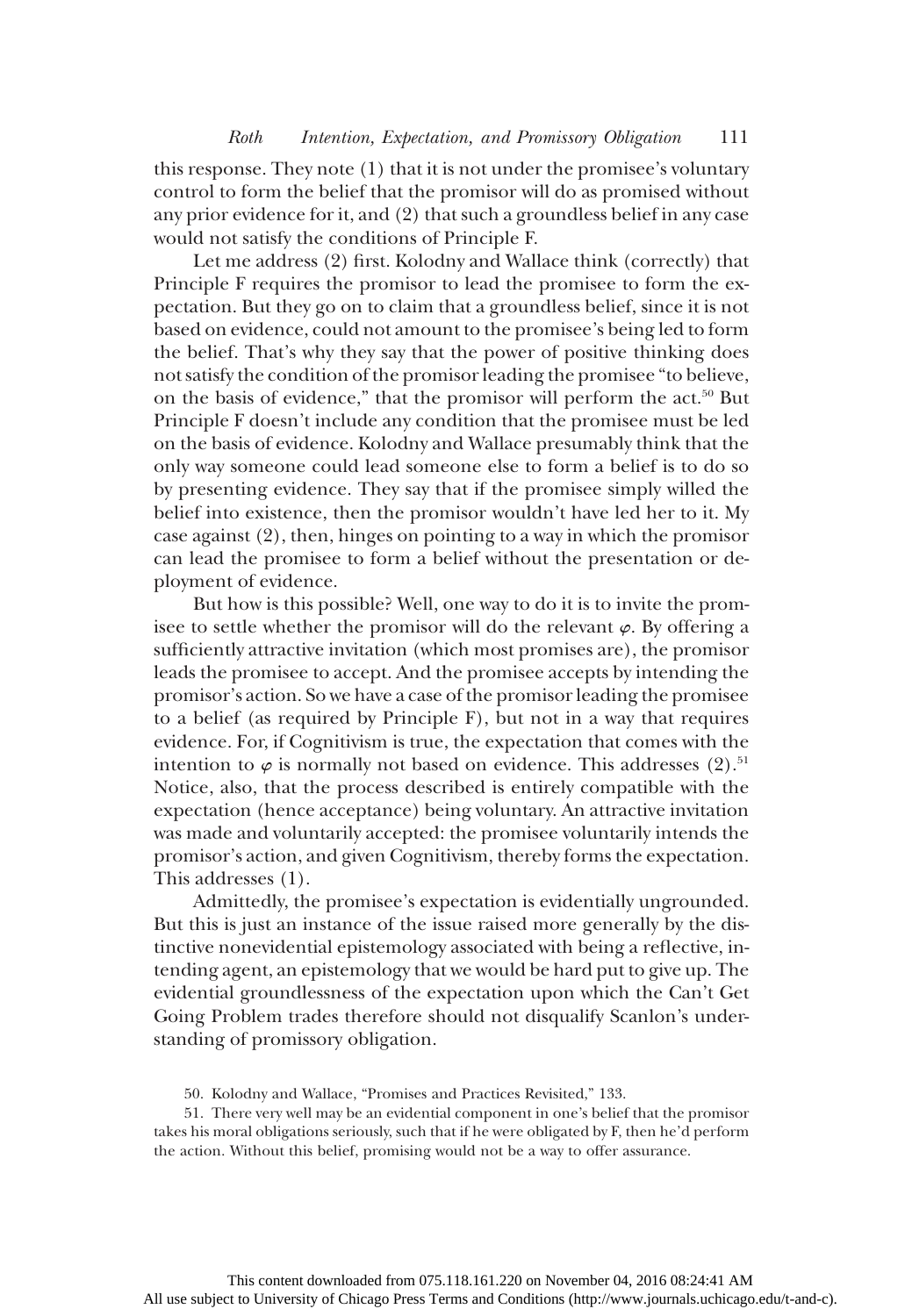## VIII. AN OBJECTION

The proposal on behalf of Scanlon requires that the promisee, in intending the promisor's  $\varphi$ -ing, have nonevidential warrant for believing that the promisor will  $\varphi$ . I've already addressed some concerns with the idea of one individual intending the actions of another. But even those who are willing to countenance both interpersonal intentions and nonevidential warrant for the expectation associated with individual intention might balk at the prospect of one individual having nonevidential warrant regarding what another will do.

One thought that may underlie this worry is that the nonevidential warrant for beliefs about my own actions (such as it is) must have something to do with the control I have over my actions. And it seems that I lack such control over another. Notice, however, that if an agent's control over her action is somehow implicated in the special warrant she has for her belief regarding the action, the control must be something that can be had not only for what one is doing at the moment, but also for what one intends to do later. That is, the distinctive warrant for a belief about one's  $\varphi$ -ing is not limited to intention in action; it extends to intentions for the future. Our decisions, after all, often concern what we will do later. But if that's the case, it isn't quite as obvious why such control—the ability to settle some practical matter—cannot extend between individuals. Just as I can intend to go grocery shopping and can therefore expect to do so, so can I—in the right circumstances where I am in a position to settle the matter—intend for you to do some shopping and expect that you will. In both cases, one has a belief about what one will likely bring about should one intend. This conditional belief some will say must rest on empirical evidence. But the categorical belief that one intends, and so the categorical expectation that those intended things will come about on this occasion, is something for which there is, normally, an important nonevidential component.

It may be objected that one doesn't have direct control over what the other will do, so that when it comes time for them to act, they could very well not act according to how one has intended. This is true, but it is also true in one's own case: I do not now have direct control over what I will do later; my intentions don't bind me the way that Ulysses literally binds himself in order not to allow himself to be drawn to the Sirens. So there is the possibility that I will see things differently when it comes time to act and I fail to act on my prior intention. Nevertheless, one can typically rely on oneself to carry out one's intentions; one now has the relevant control to be able defeasibly to settle what one will later do. And, I contend, one can in the right circumstances rely on another to implement one's intention for them to act. That is, one may sometimes have the relevant control to issue intentions that settle what another does; and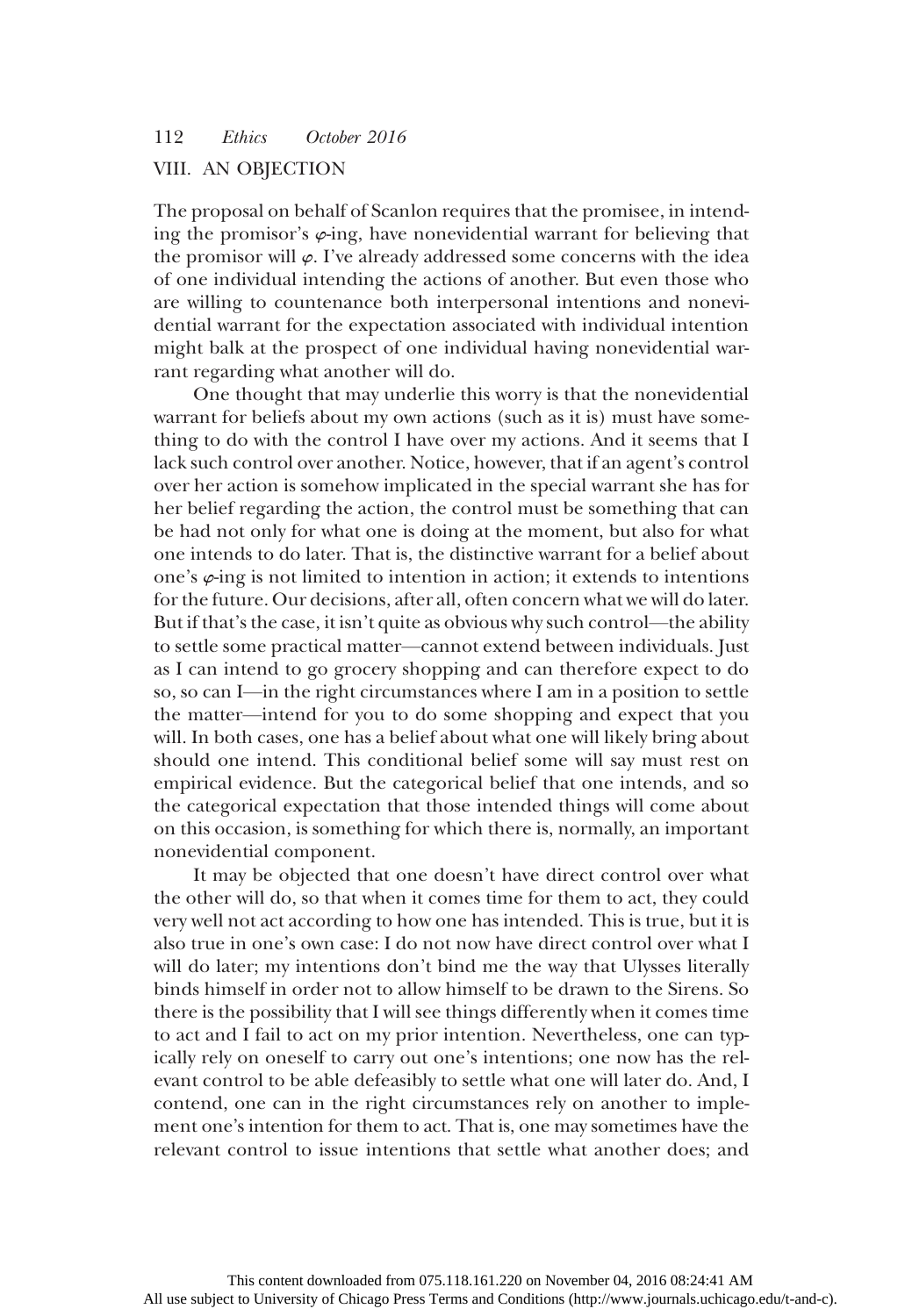promising is a situation where the promisee has that control. If this is the control that is relevant for a form of nonevidential warrant, then I do not see what relevant disanalogy there is between intending to do something in the future and interpersonal intending.

## IX. THE PROFLIGATE PAL RETURNS

Let me address an objection to the proposal about promissory acceptance being developed here. Consider Scanlon's example of the Profligate Pal, who asks to borrow \$100 dollars, promising to pay you back next week. You know him to be highly unreliable and have no expectation that he'll pay you back. Nevertheless, to preserve what little is left of his dignity, you lend him the money and accept his assurances that he'll pay you back. Intuitively, it seems that Pal now has a promissory obligation to pay you back. Scanlon raises the example as a challenge for his own account: since you have no expectation, Scanlon's Principle F is not triggered, and so on his view no promissory obligation is generated.<sup>52</sup> The case also poses a challenge for my view about what it is to accept a promise, whether or not I'm committed to Scanlon's Principle F. After all, if accepting a promise is (in part) intending what's promised, then you the promisee in this example must intend for Pal to return the money. But you expect that Pal won't pay you back. So you couldn't reasonably intend him to pay you back, for that would violate the Cognitivist condition on intending.53 On my view, then, not only is no promissory obligation generated in this case; the promise cannot even be (reasonably) accepted. That seems counterintuitive.<sup>54</sup>

The worry goes beyond the charge that it is descriptively inaccurate to suggest that you cannot accept Pal's promise. Moral considerations might also suggest that we should be able to accept the promise. It would be an overly severe moral system that would have as a consequence that Pal could never participate in promissory relations with others. How might Pal ever be rehabilitated if he is barred from promissory engagement? This is precisely the worry that Shiffrin raises for Scanlon.<sup>55</sup> Considerations of education and rehabilitation are important. But I am not convinced that they force us to say that the promisee must be able to

<sup>52.</sup> Scanlon, What We Owe to Each Other, 321, attempts to address the worry. For Shiffrin's response, see her "Promising, Intimate Relationships, and Conventionalism," 488.

<sup>53.</sup> I could intend for him to try to pay me back. But he promised to pay me back, not merely to try. On my proposal, accepting the proposal would require me to intend him to pay me back. So I cannot appeal to the suggested response; it wouldn't get right the content of the promise.

<sup>54.</sup> As Stephen White has pressed.

<sup>55.</sup> Shiffrin, "Promising, Intimate Relationships, and Conventionalism," 489.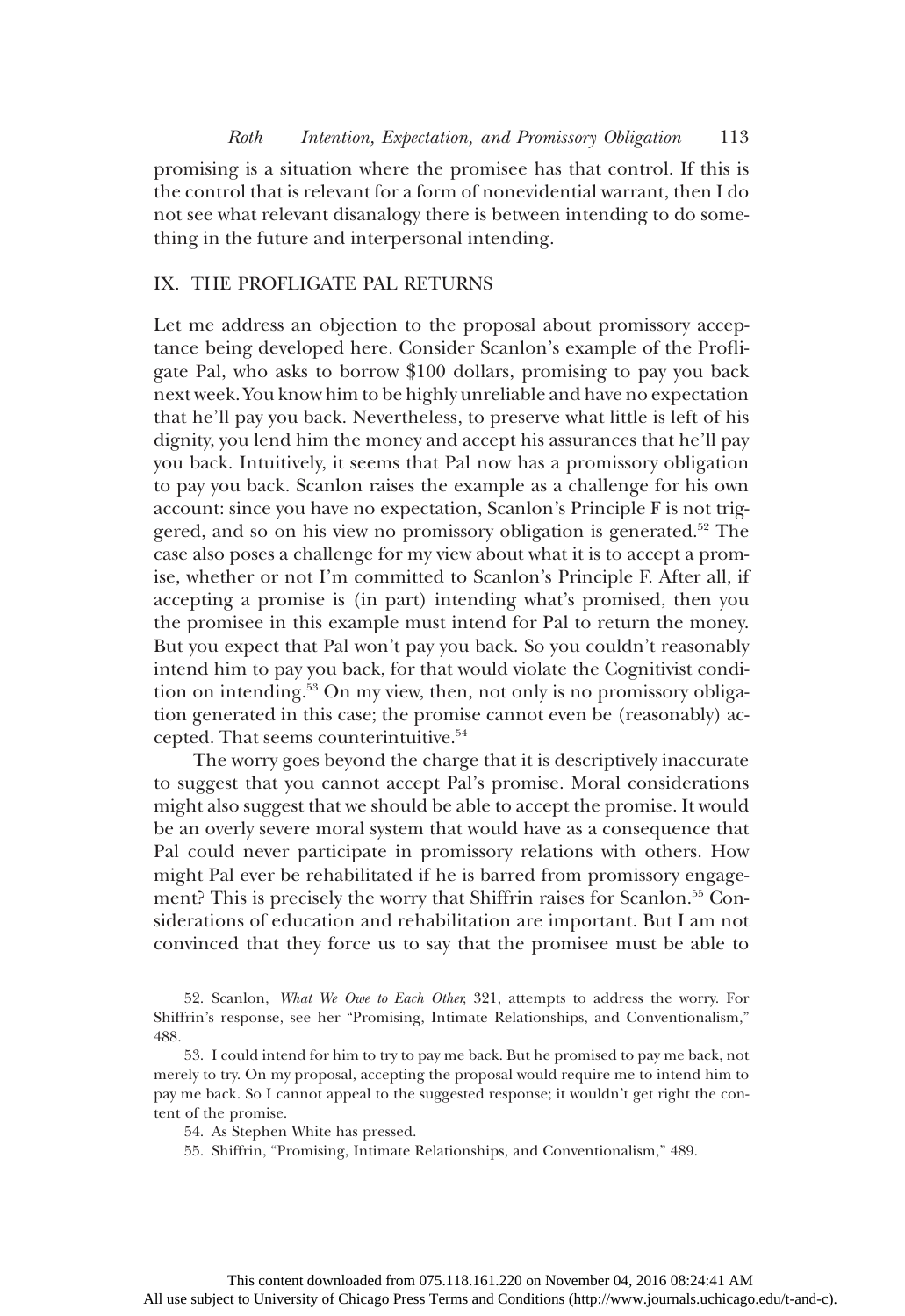accept the promise and that Pal incurs a genuine promissory obligation. After all, who needs real acceptance when one can pretend? This needn't be a farce: proleptic engagement<sup>56</sup> with a would-be promisor-going through the motions of a promissory exchange in a way that anticipates future abilities and status—can be used for educational purposes. In this way, children can learn what it takes to make and receive promises. Might it not also be undertaken to rehabilitate Pal? This sort of engagement would not amount to the genuine acceptance of the promise, and Pal would not incur the corresponding obligation. But the pretense might be what's needed for Pal eventually to regain trust.<sup>57</sup>

One might object that pretense is hardly an effective pedagogical or reformative tool when the ability we're trying to develop essentially involves sincerity. I think we can meet this objection by being clear on what the scope of the pretense is. Proleptic engagement is real interaction or engagement with another; it is an instance of shared activity. It calls for sincerity, involves a genuine sort of commitment between participants, and countenances the real possibility of letting others down (in not sustaining the pretense through its natural course). The pretense lies in taking this real activity/interaction to be one of making a promise and accepting it. The promissory obligation is a pretense, but there are genuine commitments between participants who engage with one another when pretending together.

Engaging in shared activity with others might not require the level of trust and commitment that we require for promising. But that doesn't mean that there are no genuine commitments. Someone who has squandered the trust that enables him to make promises might nevertheless not be so far gone as to be incapable of shared activity. Successfully acting with others—such as jointly simulating promissory engagement will allow him eventually to earn the trust needed to regain his status as a promisor.58

So, I concede that you cannot reasonably accept Pal's promise in any genuine sense, and that he doesn't really have a promissory obliga-

56. I rely on Margaret Little, "Abortion and the Margins of Personhood," Rutgers Law Journal 39 (2008): 331–48, who explicates this thought in a different context.

57. It is part of the pretense that you in particular, as the promisee, will be let down if Pal fails to return the money. In this respect, pretense is superior as a rehabilitative strategy than that of having Pal trying to live up to a series of publicly announced intentions (vows) understood as expressing Pal's own commitment to himself. As Shiffrin ("Promising, Intimate Relationships, and Conventionalism," 489, n. 17) points out, living up to one's own commitments (or letting oneself down) is quite different from living up to commitments to others (or letting them down).

58. I should add that I don't think that the pedagogical role of the pretense is incompatible with the pretense being recognized as such on all sides. Think of drills and rehearsals. And children engaging in pretend play are usually aware that they are; that doesn't mean that the pretense cannot serve a pedagogical purpose.